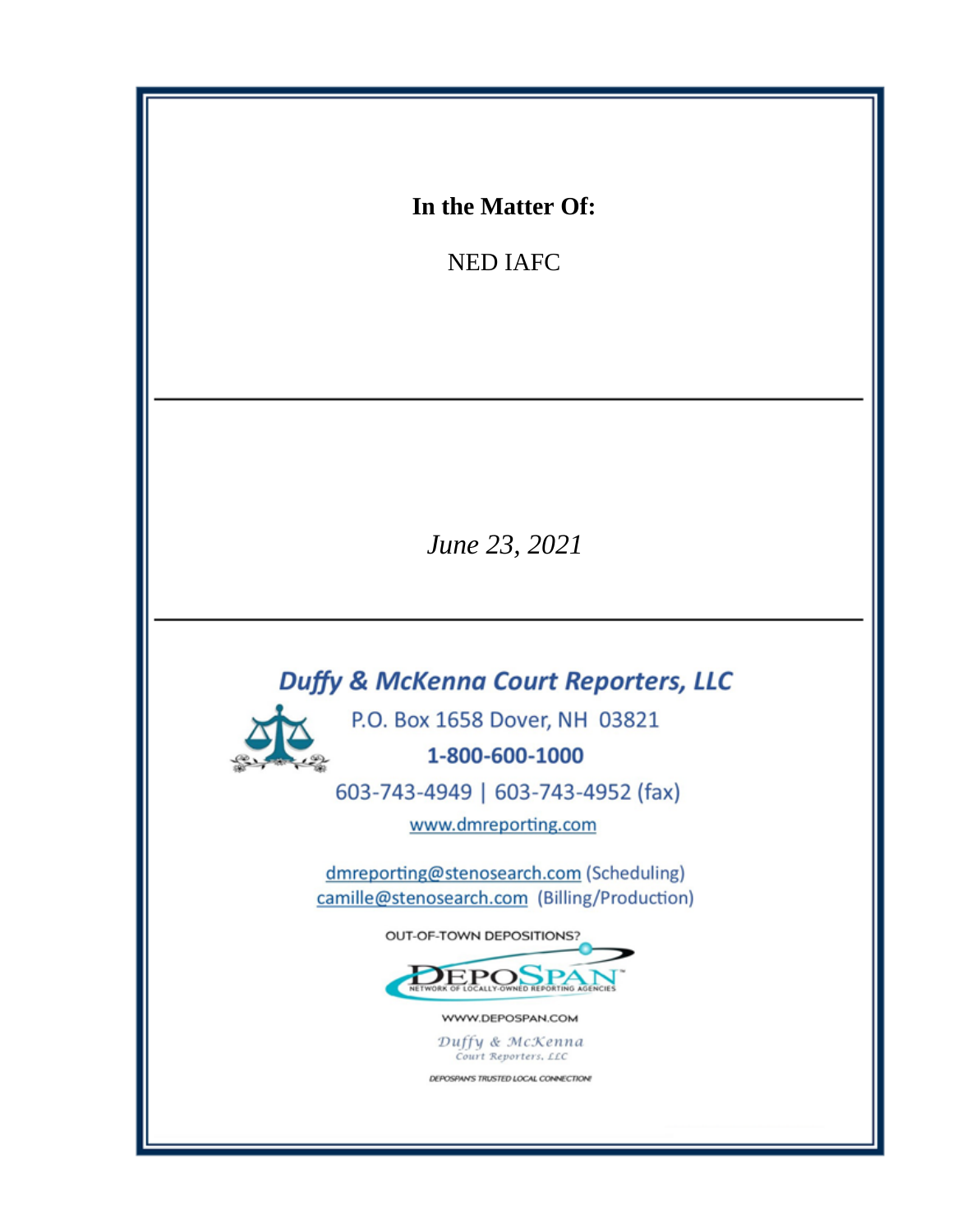| $\mathbf 1$    | <b>NEW ENGLAND DIVISION</b>                                 |
|----------------|-------------------------------------------------------------|
| 2              | INTERNATIONAL ASSOCIATION OF FIRE CHIEFS                    |
| 3              |                                                             |
| $\overline{4}$ | ANNUAL BOARD OF DIRECTORS MEETING                           |
| 5              |                                                             |
| 6              | June 23, 2021                                               |
| $\overline{7}$ | Held at                                                     |
| 8              | Sheraton Portsmouth Harborside Hotel                        |
| $9\,$          | Portsmouth, New Hampshire                                   |
| 10             | 15:30 Hours                                                 |
| $11$           |                                                             |
| 12             |                                                             |
| 13             |                                                             |
| 14             |                                                             |
| 15             |                                                             |
| 16             |                                                             |
| 17             |                                                             |
| 18             |                                                             |
| 19             |                                                             |
| 20             |                                                             |
| 21             | <b>DUFFY &amp; McKENNA COURT REPORTERS</b><br>P.O. Box 1658 |
| 22             | Dover, New Hampshire 03821-1658<br>(603) 743-4949           |
| 23             | 1-800-600-1000                                              |
|                |                                                             |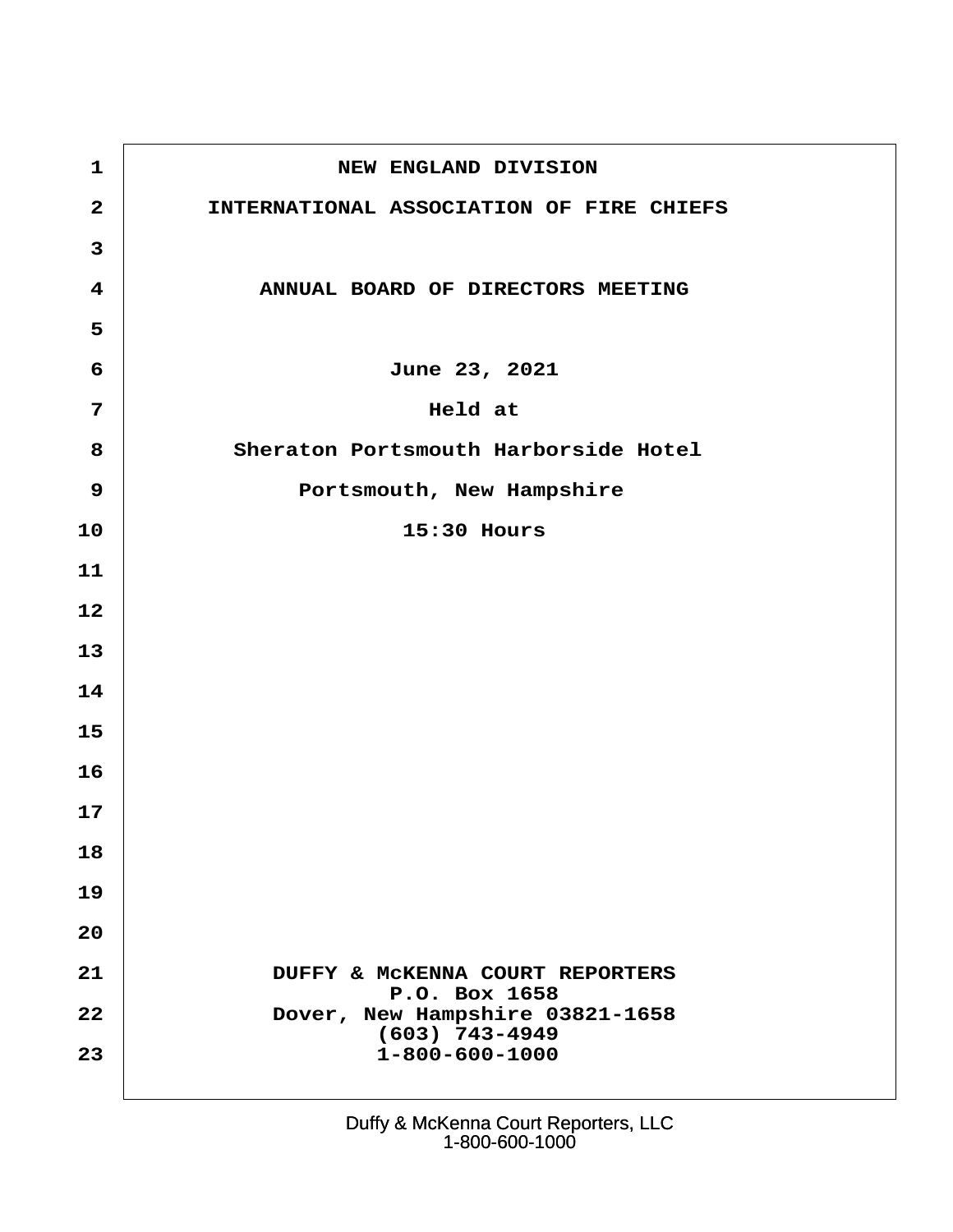<span id="page-2-0"></span>

| Page 2                                                    | Page 3                                                    |  |
|-----------------------------------------------------------|-----------------------------------------------------------|--|
| PROCEEDINGS<br>1                                          | 1 country church that we go by and every now and then it  |  |
| MR. DUROSS: Good afternoon. If you would<br>2             | 2 has some pretty prophetic signs out front and one day   |  |
| 3 please take your seats we're going to get started.      | 3 it said, "We pray to God but only on the days that end  |  |
| Good afternoon. Welcome to the 99th annual<br>4           | 4 in the letter Y," and so this is Wednesday, so let us   |  |
| 5 meeting of the New England Division of Fire Chiefs,     | 5 pray.                                                   |  |
| 6 now a division of the International Association of      | As we come together in your presence this<br>6            |  |
| 7 Fire Chiefs. I am the current president, John Duross,   | 7 day, Almighty Father, we ask for your abundant          |  |
| 8 from Saco, Maine. Chief Chuck Flynn we'll be up in a    | 8 blessings on our loved ones and our families without    |  |
|                                                           |                                                           |  |
| 9 few minutes. We would like to welcome you today.        | 9 whose support we could not successfully carry out our   |  |
| I want you to know that we have a<br>10                   | 10 chosen profession. We are the fathers of the mangers   |  |
| 11 stenographer here today, so everything you say is      | 11 where danger can set upon us at any time taking us     |  |
| 12 being recorded. We also have a Zoom meeting going on   | 12 away from our families and from those we love. We ask  |  |
| 13 at the same time. It is 2021 after all. 2020 doesn't   | 13 you for your blessings upon us, Lord, as we gather     |  |
| 14 count. That one is gone bye-bye.                       | 14 away from home to attend fire related training courses |  |
| So, welcome to the meeting. At this time I<br>15          | 15 and meetings which will enable us to be the best that  |  |
| 16 would like you all to rise and join me in reciting the | 16 we can be. May we be brave and may we be caring as we  |  |
| 17 Pledge of Allegiance to the American flag.             | 17 ask for your protection while we face the challenges   |  |
| 18 (The Pledge of Allegiance was recited.)                | 18 and the duties of being firefighters, the protectors   |  |
| MR. DUROSS: Thank you. I would like to call<br>19         | 19 of life and property, in the beautiful cities and      |  |
| 20 up Deacon Dick Martino to present the invocation and   | 20 towns that we proudly serve.                           |  |
| 21 the reading of the roll call.                          | Be mindful of what the profit Micah wrote.<br>21          |  |
| 22<br>DEACON MARTINO: Good afternoon. My wife and         | 22 May we act justly, love with mercy and walk humbly for |  |
|                                                           | 23 whom we serve and that we walk humbly with our God.    |  |
| 23 I go to Rhode Island a lot and there's a little        |                                                           |  |
|                                                           |                                                           |  |
| Page 4                                                    | Page 5                                                    |  |
| 1 We ask these things in your holy name. Amen.            | 1 Department; Chief Thomas Jacobs, Hill Fire Department;  |  |
| THE FLOOR: Amen.<br>2                                     | 2 Assistant Fire Chief Dale Rook, Cornish Fire            |  |
| 3<br>DEACON MARTINO: These past couple years have         | 3 Department; Deputy Chief Richard Casey, Nashua Fire     |  |
| 4 been pretty difficult and we've lost some very special  | 4 Department; and Chief Russell Jones, Alton Fire         |  |
| 5 people in these past couple of years.                   | 5 Department.                                             |  |
| So, from the state of Connecticut we ask for<br>6         | From the state of Massachusetts we pray for<br>6          |  |
|                                                           |                                                           |  |
| 7 your prayers for Chief Michael Grant, New Haven Fire    | 7 Chief Scott Jepson, Somerset Fire Department; Chief     |  |
| 8 Department; Deputy Chief Patrick Dragon, East Brooklyn  | 8 Edward Hawkins; Chief David Wagstaff, retired,          |  |
| 9 Fire Department; Chief Ted Smith, Beacon Falls Fire     | 9 Wellesley Fire Department; Chief David Butler,          |  |
| 10 Department; Assistant Chief Donald Davis, Ellington    | 10 retired, Everett Fire Department; Chief Malcolm        |  |
| 11 Fire Department; Chief Jerry Connors, Ellington        | 11 McGregor, retired, Acton Fire Department; Chief Steven |  |
| 12 Volunteer Fire Department.                             | 12 Cutter, retired, Newburyport Fire Department; Chief    |  |
| From the state of New Hampshire we pray for<br>13         | 13 Henry Michalski, retired, Middleton from the Ipswich   |  |
| 14 Brendan Burns, Assistant Fire Chief, Manchester Fire   | 14 Fire Department; Chief James Polito, Junior, retired,  |  |
| 15 Department; Chief Richard Chase, Pembroke Fire         | 15 Sharon Fire Department; Chief Dennis Budd, retired,    |  |
| 16 Department; Chief Harold Paulsen, Pembroke Fire        | 16 Worcester Fire Department; Chief Robert Craig,         |  |
| 17 Department; Chief Arthur Reynolds, East Derry Fire     | 17 retired, Acton Fire Department; Chief James Hollissey, |  |
| 18 Department; Chief Darin Sabine, Newington Fire         | 18 retired, Brockton Fire Department.                     |  |
| 19 Department; Chief Winston Oren "Bud" French, Nelson    | 19<br>From Maine we pray for Chief Jeffrey Cammack,       |  |
| 20 Fire Department; Chief Donald Dionne, Concord Fire     | 20 Bangor Fire Department; Chief Gary Sacco, Oxford Fire  |  |
| 21 Department; Chief Donald Eldridge, West Ossipee Fire   | 21 Department; Chief Gary Petley, Clinton Fire            |  |
| 22 Department; Chief Richard Heselton, Fremont Fire       | 22 Department; Chief Carl Winslowe, Yarmouth Fire         |  |
| 23 Department; Deputy Chief Kendall Hawes, Milford Fire   | 23 Department; Chief Arthur Kiskilligan, Cushing Fire     |  |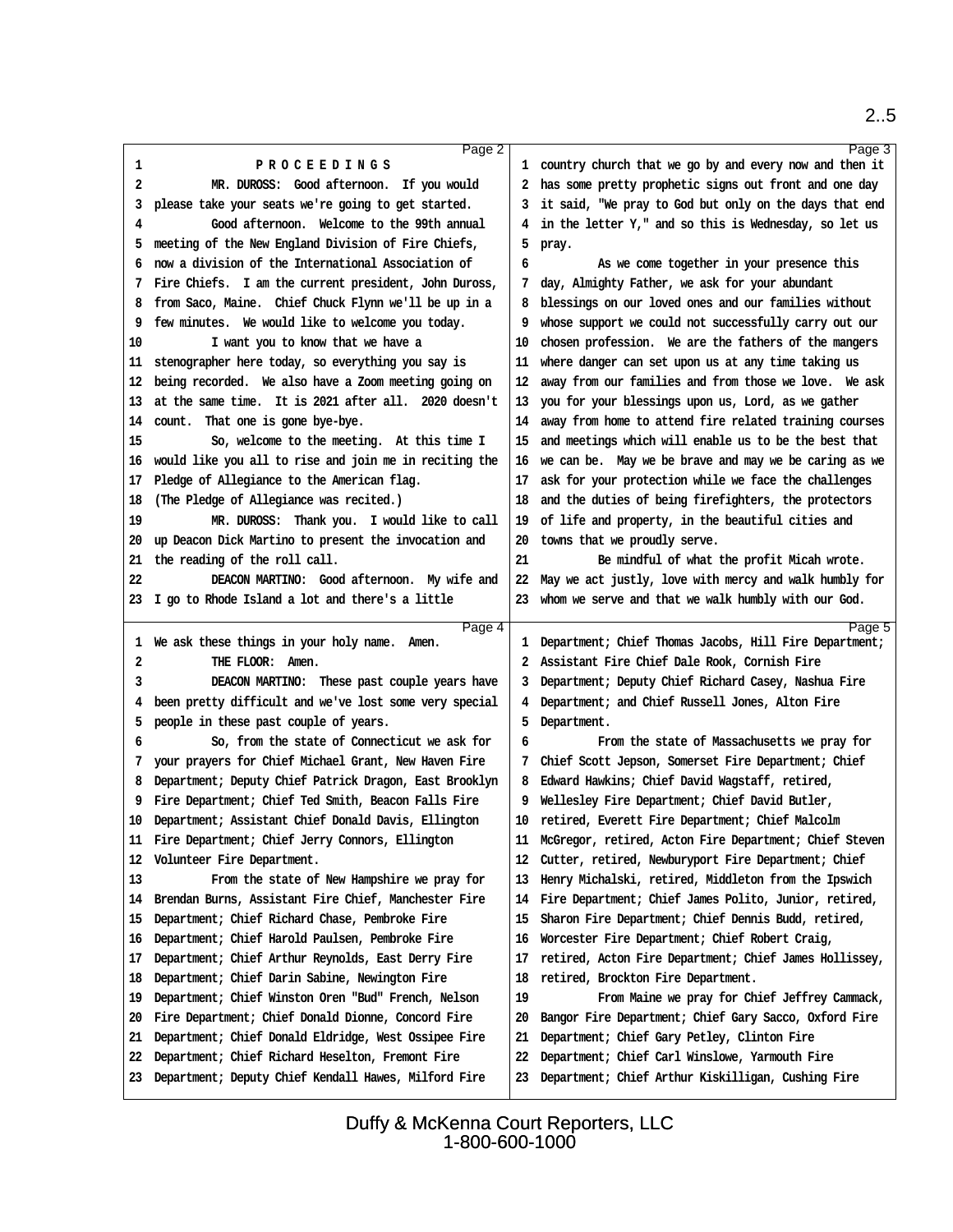<span id="page-3-0"></span>

| Page 6                                                    |                                                          | Page 7 |
|-----------------------------------------------------------|----------------------------------------------------------|--------|
| 1 Department; Chief Robert "Clay" Hunter, Newcastle Fire  | 1 do realize if we get bored with the content if we're   |        |
| 2 Department; Chief Richard Baston, North Yarmouth Fire   | 2 on a Zoom call we can always surf the internet, so     |        |
| 3 Department.                                             | 3 hopefully our speakers here will keep us interested.   |        |
| We pray also for Russell Gray from St.<br>4               | 4 I'm sure they will.                                    |        |
| 5 Johnsbury, Vermont.                                     | 5<br>As far as local resources, if you need              |        |
|                                                           |                                                          |        |
| We also pray for those from Rhode Island that<br>6        | 6 anything, myself and my Assistant Chief will be here   |        |
| 7 we don't have the list for yet, but we keep them in     | 7 in the hotel for the next day and a half, so certainly |        |
| 8 our prayers also.                                       | 8 reach out to us and we'll help you out. Let us never   |        |
| May God bless them and keep them in the power<br>9        | 9 again take for granted the fact or the ability to all  |        |
| 10 of His hands.                                          | 10 be in a conferencce room like this in a meeting       |        |
| THE FLOOR: Amen.<br>11                                    | 11 together, so let's have a good meeting, and again,    |        |
| 12<br>MR. FLYNN: Good afternoon. Chuck Flynn,             | 12 welcome to Portsmouth.                                |        |
|                                                           |                                                          |        |
| 13 co-president, along with John. I would like to         | 13<br>THE FLOOR: (Applause.)                             |        |
| 14 introduce our special guest today from Portsmouth,     | 14<br>MR. FLYNN: Next I would like to go through         |        |
| 15 Chief Todd Germane, with some opening remarks.         | 15 and thank the sponsors who truly stepped up at the    |        |
| MR. GERMANE: Thank you, Chief. Welcome to<br>16           | 16 beginning of May, end of April. At that time we still |        |
| 17 Portsmouth. It's good to have everybody here. We're    | 17 weren't sure whether we would have a conference at    |        |
| 18 certainly glad to welcome you. It's so nice to see     | 18 all. The DCU Center was still being used as a         |        |
| 19 people in the same room together instead of in a       | 19 makeshift hospital at that time, so we decided on     |        |
| 20 two-inch box on our computer screens. We don't have    | 20 Portsmouth, and thankfully our sponsors helped us out |        |
|                                                           | 21 a lot.                                                |        |
| 21 to worry about passwords or what our background looks  |                                                          |        |
| 22 like or who's in it or whether or not our damn         | 22<br>First, our corporate sponsor is AT&T. Thank        |        |
| 23 microphone is on, so that's kind of nice, although you | 23 you, Lisa Bennett, if she's here. I would also like   |        |
|                                                           |                                                          |        |
|                                                           |                                                          |        |
| Page 8<br>1 to recognize somebody that doesn't need any   | 1 Sales. Stryker. Mammouth Fire Alarms. Neptune          | Page 9 |
| 2 introduction from the Association. We don't know        |                                                          |        |
|                                                           | 2 Uniforms and Equipment. The Fire Chiefs Association    |        |
| 3 where he lives anymore because we never see him in      | 3 of Massachusetts. The Maine Fire Chiefs Association.   |        |
| 4 Connecticut, but Mike Carr from FirstNet. Where are     | 4 Savelives.com.                                         |        |
| 5 you, Mike? There he is. Thanks, Mike.                   | 5<br>Lastly, our Silver sponsors. L.W.                   |        |
| THE FLOOR: (Applause.)<br>6                               | 6 Bills/Alarms Engineering. National Fire Protection     |        |
| MR. FLYNN: I would ask that you visit with<br>7           | 7 Association. The Connecticut Fire Chiefs Association.  |        |
| 8 our sponsors later today or tomorrow during the         | 8<br>Now, before we go to the secretary's report         |        |
| 9 conference between presentations and during breaks.     | 9 we've got a couple of quick presentations, but I would |        |
| 10                                                        | 10 like to start on my far right and have the Board      |        |
| Next, our Platinum sponsors. Specialty                    |                                                          |        |
| 11 Vehicles, Inc. Air Cleaning Specialists of New         | 11 members introduce themselves starting with the        |        |
| 12 England. Greenwood Emergency Vehicles & Desourcie      | 12 immediate past president.                             |        |
| 13 Fire Apparatus. Industrial Protection Services.        | 13<br>MR. RICHARDS: Ken Richards, immediate past         |        |
| 14 Hawill's Ltd. Autotonics, LLC. McNeil & Company.       | 14 president.                                            |        |
| Next, our Gold sponsors. Allegiance Fire &<br>15          | MR. HIGGINS: Tom Higgins, Fire Chief,<br>15              |        |
| 16 Rescue. RSC Insurance Brokerage Gowrie VFIS. Chimney   | 16 Bangor, Maine.                                        |        |
| 17 Scrubber. Firematic Supply Company. Butler Human       | MR. WHITE: Gerry White, Prescott Fire<br>17              |        |
| 18 Services. American Safety & Supply. Lakes Region       | 18 Department.                                           |        |
|                                                           | 19                                                       |        |
| 19 Fire Apparatus. GIA Insurance Solutions. LION.         | MR. STARK: Keith Stark, Fire Chief,                      |        |
| 20 GRONK Fitness Equipment. New England Marine &          | 20 Weymouth, Mass.                                       |        |
| 21 Industrial. Strategic Safety Operation. Globe &        | 21<br>MR. DOODY: Charles Doody, Fire Chief, Canton       |        |
| 22 Bergeron. Shipman's Fire Equipment. Nederman. TSI,     | 22 Fire Department.                                      |        |
| 23 Inc. Hygenall Corporation. T-Mobile Government         | 23<br>MR. DUROSS: John Duross, Fire Chief, Saco,         |        |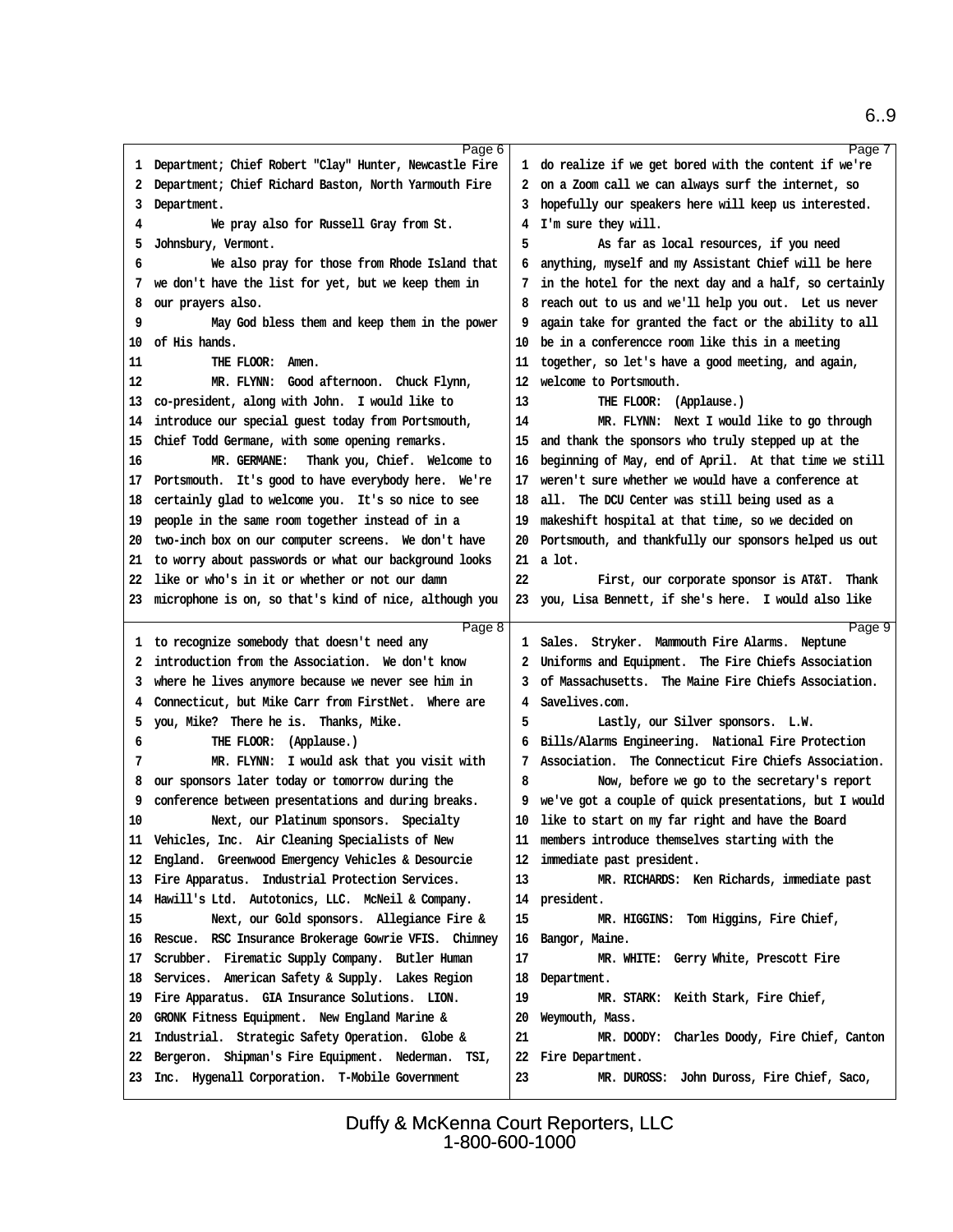<span id="page-4-0"></span>

| Page 10                                                                                                        |                                                                                                                 | Page 11 |
|----------------------------------------------------------------------------------------------------------------|-----------------------------------------------------------------------------------------------------------------|---------|
| 1 Maine,                                                                                                       | THE FLOOR: (Applause.)<br>1                                                                                     |         |
| 2<br>MR. FLYNN: Charles Flynn, Fire Chief,                                                                     | 2<br>MR. CARRIER: I had a speech prepared. I                                                                    |         |
| 3 Suffield, Connecticut.                                                                                       | 3 thought you did too, Ken. On behalf of the                                                                    |         |
| MR. JONES: Ken Jones, Fire Chief, Meredith,<br>4                                                               | 4 Association, Chuck, we would like to present this                                                             |         |
| 5 New Hampshire.                                                                                               | 5 gavel to you. I have no idea how to get into it, but                                                          |         |
| MR. CARRIER: Steve Carrier, Fire Chief,<br>6                                                                   | 6 I want to thank the Sergeant at Arms for taking care                                                          |         |
| 7 Gilford, New Hampshire.                                                                                      | 7 of it. There you go.                                                                                          |         |
| MR. STARKEL: Pete Starkel, Fire Chief,<br>8                                                                    | 8<br>THE FLOOR: (Applause.)                                                                                     |         |
| 9 Hebron, Connecticut.                                                                                         | 9<br>MR. CARRIER: One thing that I've always                                                                    |         |
| MR. McALLISTER: Kevin McAllister, Fire<br>10                                                                   | 10 appreciated myself, I did receive a gavel and it sits                                                        |         |
| 11 Chief, Windsor, Vermont.                                                                                    | 11 on my desk in my office and, as I said, I certainly                                                          |         |
| 12<br>MR. CHRISTOPOULOS: Chris Christopoulos, Fire                                                             | 12 appreciate it. I look at it often because I have to                                                          |         |
| 13 Chief, Lebanon, New Hampshire.                                                                              | 13 because I walk by it all the time, but I think it's                                                          |         |
| MR. FLYNN: Chief Bob Gowans is on the Zoom<br>14                                                               | 14 interesting now that Chuck could gavel John because                                                          |         |
| 15 call and was unable to be with us today, but he's                                                           | 15 he's out of order or John could gavel Chuck because                                                          |         |
| 16 listening and paying attention.                                                                             | 16 he's out of order, so either way that's an interesting                                                       |         |
| Before I turn it over, I would ask Chief<br>17                                                                 | 17 fact, so congratulations.                                                                                    |         |
| 18 Richards to come up followed by Steve Carrier.                                                              | 18<br>THE FLOOR: (Applause.)                                                                                    |         |
| MR. RICHARDS: Thank you, Mr. President. On<br>19                                                               | MR. DUROSS: Thank you. Next we'll do the<br>19                                                                  |         |
| 20 behalf of the membership and the Board of Directors of                                                      | 20 secretary's report. Chief John Wood.                                                                         |         |
| 21 the Association I would like to present this gavel to                                                       | MR. WOOD: Good afternoon. Nothing to<br>21                                                                      |         |
| 22 Chief Duross for his past year of leadership and                                                            | 22 report.                                                                                                      |         |
| 23 dedication to this organization. Thank you.                                                                 | 23<br>MR. FLYNN: I'll make a motion to approve the                                                              |         |
|                                                                                                                |                                                                                                                 |         |
|                                                                                                                |                                                                                                                 |         |
| Page 12                                                                                                        |                                                                                                                 | Page 13 |
| 1 secretary's report.                                                                                          | 1 haven't gone on-line to register this would be a good                                                         |         |
| MR. STARK: Second.<br>2<br>3                                                                                   | 2 time to do it because other Divisions can then move                                                           |         |
| MR. DUROSS: The minutes of the April 8 and                                                                     | 3 into the headquarters hotel. And you may not be able                                                          |         |
| 4 May 20 Board meetings, do you want to approve those at                                                       | 4 to get in, so if you haven't done it already you may                                                          |         |
| 5 this time? They were presented in writing to the                                                             | 5 want to do that soon and if you can't, let me know and                                                        |         |
| 6 Board.                                                                                                       | 6 I might be able to help out.<br>7                                                                             |         |
| I will make a motion to approve the minutes.<br>7                                                              | Normally we have a luncheon at FRI. We                                                                          |         |
| MR. STARK: Second.<br>8<br>9                                                                                   | 8 haven't been having a luncheon lately mainly because                                                          |         |
| MR. FLYNN: So one thing I have to ask is                                                                       | 9 of COVID. All of the Divisions voted separately not                                                           |         |
| 10 that when you speak, because the stenographer is                                                            | 10 to have a luncheon this year, so we won't have a                                                             |         |
| 11 making a record, please stand and state your name and                                                       | 11 luncheon. There will be a small hospitality suite                                                            |         |
| 12 where you're from so she can record the thing. So                                                           | 12 meeting room, and we'll get more details out on that                                                         |         |
| 13 that was Chuck Flynn and Keith Stark.                                                                       | 13 later, but as I said, it will be at the Westin for                                                           |         |
| Any opposition to the motion? Seeing none,<br>14                                                               | 14 those of you that are traveling. How many actually                                                           |         |
| 15 the motion is passed.<br>16                                                                                 | 15 signed up already to go to FRI?                                                                              |         |
| MR. WOOD: So the Charlotte, North Carolina                                                                     | 16 (Hands raised from the floor.)<br>17                                                                         |         |
| 17 FRI, there was some debate about whether we were going                                                      | MR. WOOD: That's a good amount. If you want                                                                     |         |
| 18 to have that or not. In April we decided to have it.                                                        | 18 to get your dates down for next year, the Expo will be                                                       |         |
| 19 We should have gotten some information out. Our                                                             | 19 in Worcester at the DCU Center and it will start on                                                          |         |
| 20 Division is at the Westin Hotel. They do not have a                                                         | 20 June 22nd and go through the 25th. We'll have the                                                            |         |
| 21 block of rooms for the other Divisions this year                                                            | 21 same hotels that we had for this year. The Hampton                                                           |         |
| 22 because everything was done in such a short period of<br>23 time, but that's the headquarters hotel. If you | 22 will be the headquarters hotel and there will be a<br>23 schedule coming out soon. If you keep an eye on the |         |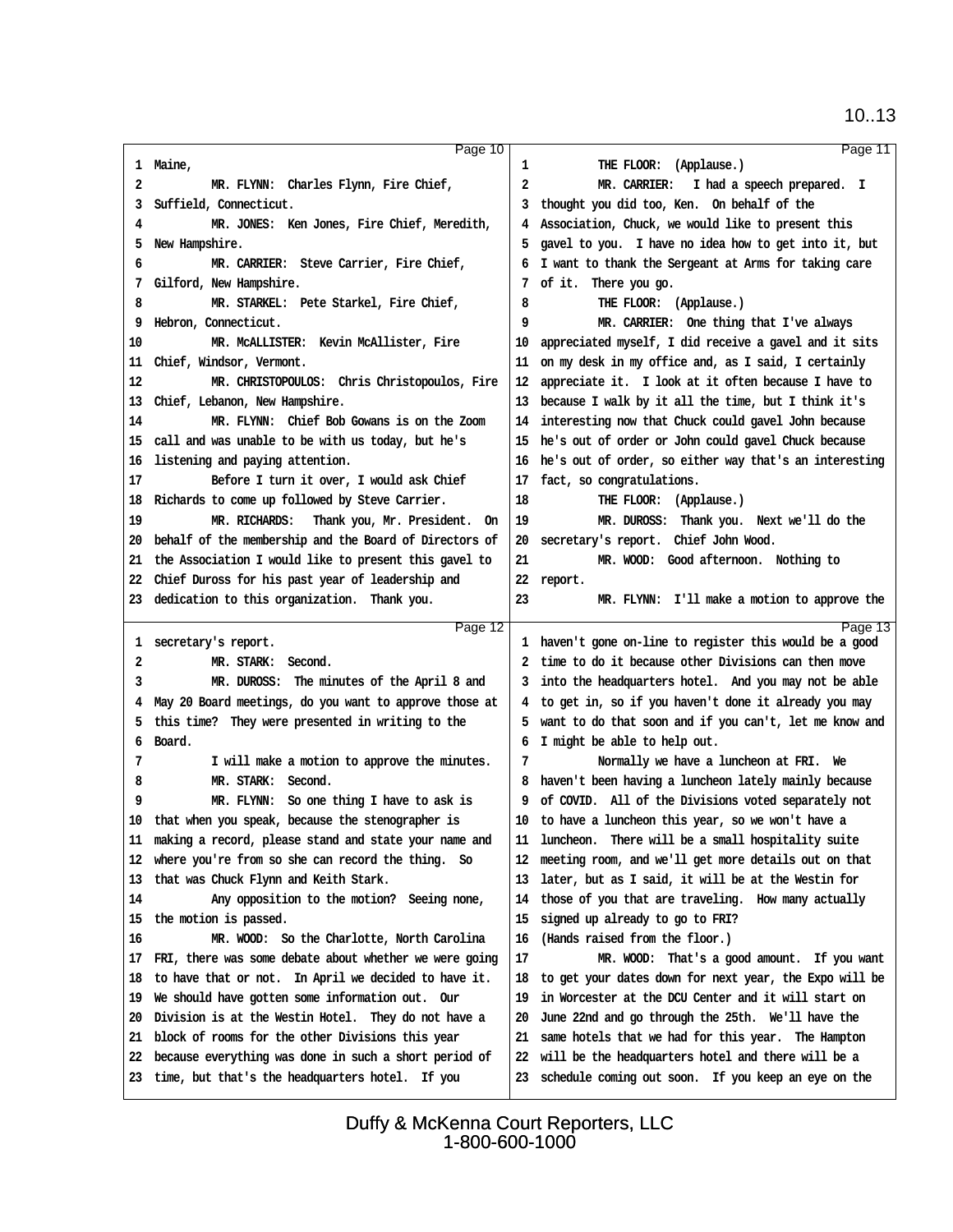#### <span id="page-5-0"></span>Page 14 1 web page you'll get an opportunity to see what's 2 happening and what the training is going to be for 3 that program. 4 That's the end of the secretary's report. 5 Now the treasurer's report. The total ·6· income according to this report -- normally we do an ·7· annual report, but the fiscal year for the Association ·8· is October 1st through September 30th, so I started 9 this report from October 1st to the current time so 10· you would have an idea of what's going on currently 11 with the budget and the treasury. The total program 12 income for that timeframe, October 1st to June 16th, 13· was \$49,497.47 and our total expenses for that same 14 timeframe were \$51,714.70, leaving us in the red at 15· \$2,889.45. 16 Now, what's happened, because of COVID we 17 cancelled the 2020 event and we just canceled the 2021 18 event, so we had a lot of refunds, either partial or 19 full refunds, for vendors at the exhibitor's space. 20 So, some of that money will come back or all of it 21 will come back, but at the present time we're showing 22 a deficit because those kinds of events didn't take 23 place. Page 15 Overall we aren't losing any money on the 2 Expo because in 2019 we started collecting deposits 3 and payments for the Expo and for the exhibit space 4 and when we cancelled in April of 2020 we refunded a ·5· considerable amount of that money and then when 2021 ·6· came along they all signed back up again and when we 7 cancelled in April of 2021 we then refunded again some 8 of the monies that we had received. The majority of 9 the vendors actually moved their money from the 2020 10 Expo to the 2021 Expo and then from the 2021 Expo to 11 the 2022 Expo, so the accounting on that was a little 12 bit of work by itself. 13 With this meeting and seminar that we're 14 having now we've already overcome that deficit that we 15 had just in the last week, so we're in pretty good 16 shape. It may not look like it, but according to the 17 balance sheet with all bank accounts, all assets, we 18 have \$588,819.74 in the bank. That concludes the 19 treasurer's report. 20 MR. FLYNN: Can I get a motion on the 21 treasurer's report, please? 22 MR. LOCKE: Steve Locke, Burlington. Move to 23 accept the treasurer's report. Page 16 1 MR. FLYNN: Is there a second? 2 MR. PARTINGTON: Second. Chief Partington 3 from Narragansett. 4 MR. FLYNN: Anyone opposed? I don't hear 5 anyone opposed. The motion passes. ·6· · · · · ·MR. DUROSS:· Now Chuck and I will share the 7 president's report. First and foremost, I would like 8 to thank Chief Bob Bradley who just walked in. Where 9 did you go, Bob? There you are. For those of you who 10 were unable to participate in the golf tournament, it 11 was great. Thank you very much, folks. It was good 12 to get together. Again, thank you. 13 THE FLOOR: (Applause.) 14 MR. DUROSS: For the last nine years I've 15 been participating in this meeting and this has to be 16 the largest crowd I've seen at an annual meeting of 17 the Association, so thanks to all of you for coming 18 and participating in this meeting and staying through 19 tomorrow and participating in our educational benefit 20 seminar. We felt it was important for us as the Fire 21 Chiefs of New England to step up and be the first to 22 get together for an in-person meeting after a year and 23 a half of what I'm sure was a very busy time in all of Page 17 1 the fire houses dealing with COVID. We just felt it 2 was important to get back together in person and I 3 appreciate your being here. We would also like to 4 thank John Wood who is the secretary-treasurer. He's 5 the glue that's holding this organization together. 6 THE FLOOR: (Applause.) 7 MR. DUROSS: So back in February of 2020 8 under the direction of Chief Carrier and Chief 9 Richards the New England Association of Fire Chiefs 10 and the New England Division of the International 11 Association of Fire Chiefs through a vote by all of 12 you merged. We unified the fire services in New 13 England. It was a huge step, and based on the turnout 14 in this room and the participation, we feel it was the 15 right step. We're on a great path moving forward and 16 I want to thank you for your participation and your 17 contributions to the Association. I think this 18 Association is solid and moving forward in the right 19 direction, so thank you. 20 Chief Flynn, do you have any words? 21 **MR. FLYNN: No.** 22 MR. DUROSS: You're never short on words, 23 Chuck.

### 14.17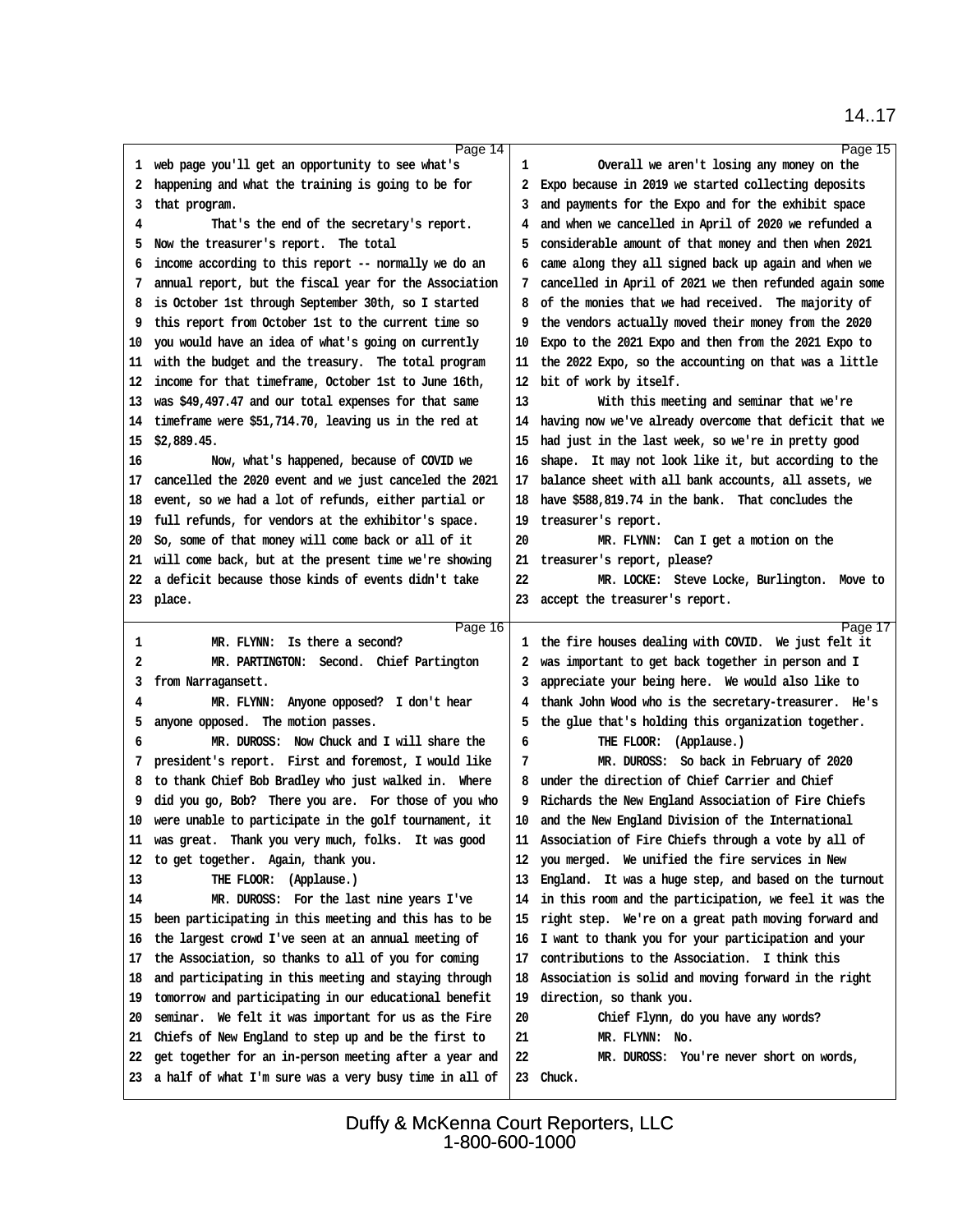<span id="page-6-0"></span>Page 18 So, when I did the introductions earlier I 2 welcomed you to the 99th meeting of the Association. 3 Next year will be the 100th anniversary of the New 4 England Association of Fire Chiefs. We are planning a 5 special 100-year anniversary celebration and we hope ·6· that all of you will be in the room when that happens, 7 so put that on your calendar. There's a special committee assigned. We're 9 going to meet in Worcester. You were given the dates. 10 So, it will be the 100th anniversary of the annual 11 meeting of the New England Association of Fire Chiefs 12 and we look forward to seeing you there. 13 Now I would like to call on Chief Chuck Flynn 14 to talk about VCOS. 15 MR. FLYNN: First, I would ask that the past 16 president of the Association as well as the Division 17 please stand to be recognized for your past service to 18 the organization, so the past presidents of the 19 Association and the Division, please stand. 20 THE FLOOR: (Applause.) 21 MR. FLYNN: Just quickly, on the VCOS 22 Symposium in the Sun, it's a great conference that's 23 coming up in November. The planning is already going Page 19 1 on. Originally we thought we would have about three 2 fifty, but we're going to see that number go up. 3 We're waiting to find out the details. I'll let you 4 know. There's a number of scholarships that will also 5 be available. There were scholarships available for 6 FRI. I know we pushed for it hard out in Connecticut 7 and across the country and there were two 8 applications. Fortunately or unfortunately for me, 9 they're both from Connecticut. 10 Elections were just completed and they'll be 11 sworn in at the Charlotte event. Other than that, 12 that's what I've got for the VCOS right now. 13 At this point I will ask the treasurer from 14 Vermont, Steve Locke, for the IAFC to come up. 15 Steve's doing a pretty good job. Steve, come on up. 16 MR. LOCKE: Good afternoon. I'll keep it at 17 a high level so Chris can talk about some of the other 18 stuff. My name is Steve Locke. Three years ago I was 19 representing you on the IAFC Board of Directors as the 20 International Director following many years with Chief 21 Bradley with a little bit of Chief Deel (phonetic) in 22 the center there in between us, but I made the 23 decision to run for the treasurer's seat. At that Page 20 1 time the IAFC was about a two million dollar a year 2 organization. We were looking to do business in 3 Dubai. We had just opened up a new office over there, 4 the place was humming, to say the least, or it 5 certainly seemed to be. A month after becoming ·6· treasurer-elect, in an executive board meeting we 7 discovered that we were going to finish the 2018 8 fiscal year with a \$1.8 million dollar deficit. We 9 found that out three months into FY '19, so we had no 10 idea that we had just completed the fiscal year in the 11 red by \$1.8 million. This was around March or April 12 of 2019, and so by the time we were able to take real 13 action we ended up with -- even though we made some 14 staff changes we finished FY '19 with a \$1.2 million 15 dollar deficit -- I'm sorry -- a \$1.5 million dollar 16 deficit. So in two years we lost close to \$4 million 17 dollars. That was not sustainable, so in March we 18 developed a budget that was going to be a balanced 19 budget for FY '20, and then COVID hit and, as some of 20· you know, we receive about 45 percent of our revenue 21 from FRI, and also the sponsorships dried up. People 22 weren't sure what they were going to spend their money 23 on, and on a Sunday night in mid April we passed a Page 21 1 budget via Zoom with a \$1.2 million dollar deficit and 2 directed the treasurer through the interim CEO at the 3 time to find at least half of that through cuts. We 4 were lucky enough to receive just over a million ·5· dollars of PPP money, the Paycheck Protection Program 6 loan program. We cut fifteen or so staff and finished 7 with -- it hasn't been audited yet, but we're very ·8· confident we're going to finish FY '20 with a \$211,000 9 surplus. So not a lot but certainly way better than 10 what we had done the two previous fiscal years with a 11 really crappy year and a lot of bad things happening. 12 Someone asked me how it was going and I said, I think 13 we finally stopped bailing water out of the ship. 14 So your legislative department is still 15 representing you well. Membership is struggling with 16 the database, so it's tough to say a lot of positive 17 things. I'll let Chris speak about the positive 18 things, but from the treasurer's standpoint, to finish 19 the fiscal year where we're at, I'll take it. And 20 I'll say this. On the 15th of every month I get a 21 very detailed treasurer's report. We now sub out all 22 our finances whereas before we had an in-house CFO. 23 We now contract that out to a company and on the 15th

> Duffy & McKenna Court Reporters, LLC 1-800-600-1000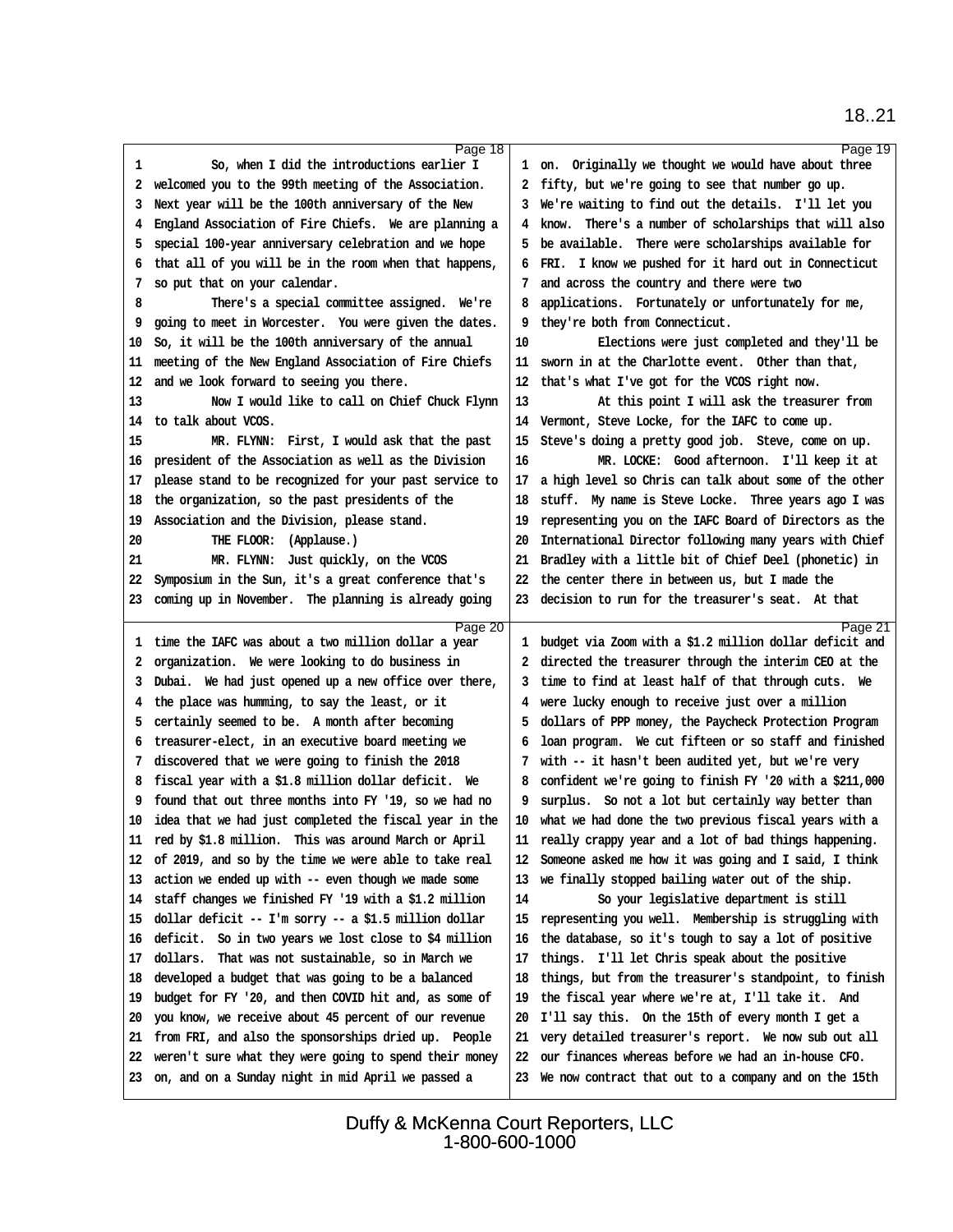<span id="page-7-0"></span>

|                                                            | Page 22 |                                                           | Page 23 |
|------------------------------------------------------------|---------|-----------------------------------------------------------|---------|
| 1 of every month we get a very detailed report that        |         | 1 we're back in the black. I would say we're back on      |         |
| 2 shows forecasting to the end of the fiscal year, and     |         | 2 track, but it has not been -- I was just telling Roger  |         |
| 3 very early on -- in fact, on Monday of this week we      |         | 3 it has not been a fun two years or two and a half       |         |
| 4 learned that we already had over a thousand              |         | 4 years, and certainly there were some pretty dark days   |         |
| 5 registrants for FRI in Charlotte which is almost where   |         | 5 this last year trying to figure out how we were going   |         |
| 6 we need to be in order to be profitable, so we're        |         | 6 to balance the organization's budget.                   |         |
| 7 feeling good about that. We're going to make money in    |         | Our current cash balance is almost \$4 million<br>7       |         |
| 8 Charlotte. Ultimately that's where the money is at -     |         | 8 dollars. At the height of the organization we           |         |
| 9 in conferences.                                          |         | 9 probably had about \$10 to \$12 million in the bank, so |         |
| 10<br>We took some very important steps recently.          |         | 10 it's leveled out which is good. The other thing        |         |
| 11 We sold our building in 2018 or 2017, actually, and     |         | 11 that's good, every section, the assets of all of our   |         |
| 12 went into a really -- I'll just say it needed a lot of  |         | 12 sections because of VCOS are essentially more. If      |         |
| 13 work because it was outdated, so we moved into a brand  |         | 13 COVID did anything, the members kept paying their dues |         |
| 14 new office complex. Unfortunately, the pandemic hit     |         | 14 and none of the sections were really spending money.   |         |
| 15 and we went fully remote at that time and we had to     |         | 15<br>So, I'll end with one last thing. Three             |         |
| 16 cut our workforce in half and we were into a ten-year   |         | 16 years ago when I decided to run for treasurer I called |         |
| 17 lease on that building that was just about twice as     |         | 17 John and I said, hey, are you ready to run a national  |         |
| 18 big as what we needed. So, just two weeks ago we were   |         | 18 campaign, because initially there was very little      |         |
| 19 able to exit that lease through a tenant on the upper   |         | 19 competition, and so my campaign will kick off here     |         |
| 20 floor who needed the space, so we've been able to save  |         | 20 today. I have submitted my paperwork to seek           |         |
| 21 \$500,000 on lease payments and we're out of the lease, |         | 21 re-election. I don't know who would want this          |         |
| 22 so we don't have the burden of the remaining seven      |         | 22 friggin' job anyway, to be quite honest. So, with      |         |
| 23 years on that lease. So, that's a long way of saying    |         | 23 that I will announce that I will be campaigning for    |         |
|                                                            |         |                                                           |         |
|                                                            |         |                                                           |         |
| 1 re-election next year. I can't imagine anyone wanting    | Page 24 | 1 directors that has worked so hard to ensure that its    | Page 25 |
| 2 to come into this right now anyway.                      |         | 2 members come first in every decision we've made over    |         |
| 3<br>It's an interesting time in the IAFC. We              |         | 3 the last two years. And it's not easy, you know,        |         |
| 4 have a new CEO, we're trying to get back on solid        |         | 4 reducing staff. I mean, some of you are in              |         |
| 5 footing, and the staff, while very limited and very      |         | 5 organizations where you've had to do staff reductions.  |         |
| 6 much lighter, whatever it's been, they continue to       |         | 6 It's not an easy thing, but we had to make the tough    |         |
| 7 work hard for you.                                       |         | 7 decisions. And we didn't always agree and we still      |         |
| So with that, that's the report as treasurer.<br>8         |         | 8 don't always agree, but that's healthy for a board of   |         |
| THE FLOOR: (Applause.)<br>9                                |         | 9 directors, but I think we're on the right track.        |         |
| MR. FLYNN: Next will be the International<br>10            |         | 10<br>Steve alluded to FRI. We're very excited to         |         |
| 11 Director on my left, Chris Christopoulos.               |         | 11 go back face-to-face at FRI. I had hoped to have the   |         |
| MR. CHRISTOPOULOS: You said it all, really.<br>12          |         | 12 exact numbers from Rob, but I haven't gotten back to   |         |
| 13 Steve did talk a lot about the financial part of the    |         | 13 Rob today, Rob Brown, our CEO, which, I've got to be   |         |
| 14 IAFC.                                                   |         | 14 honest with you, we went through a transitional period |         |
| 15<br>Almost two years to the day, I attended my           |         | 15 when our current CEO or our then existing CEO retired  |         |
| 16 first Board meeting representing you folks on the IAFC  |         | 16 and we put in a gentleman by the name of Rob Brown as  |         |
| 17 Board of Directors and I was told about some of the     |         | 17 our interim CEO. We went through a search process for  |         |
| 18 financial issues and where we were at that time, and    |         | 18 the CEO and then COVID hit and the Board had to make   |         |
| 19 I've got to admit, I was sitting in a hallway at        |         | 19 some decisions financially on what we thought we could |         |
| 20 Foxwoods, and I'll never forget it, I said to myself,   |         | 20 afford for our members and we chose to -- I don't want |         |
| 21 what the hell did I get myself into. It's been a        |         | 21 to say abandon the search, but to kind of take a time  |         |
| 22 challenge for the last two years. I don't think I've    |         | 22 out and put a pause on the process and see where       |         |
| 23 ever been more proud to be part of a board of           |         | 23 things went, and I'm extremely pleased to say that Rob |         |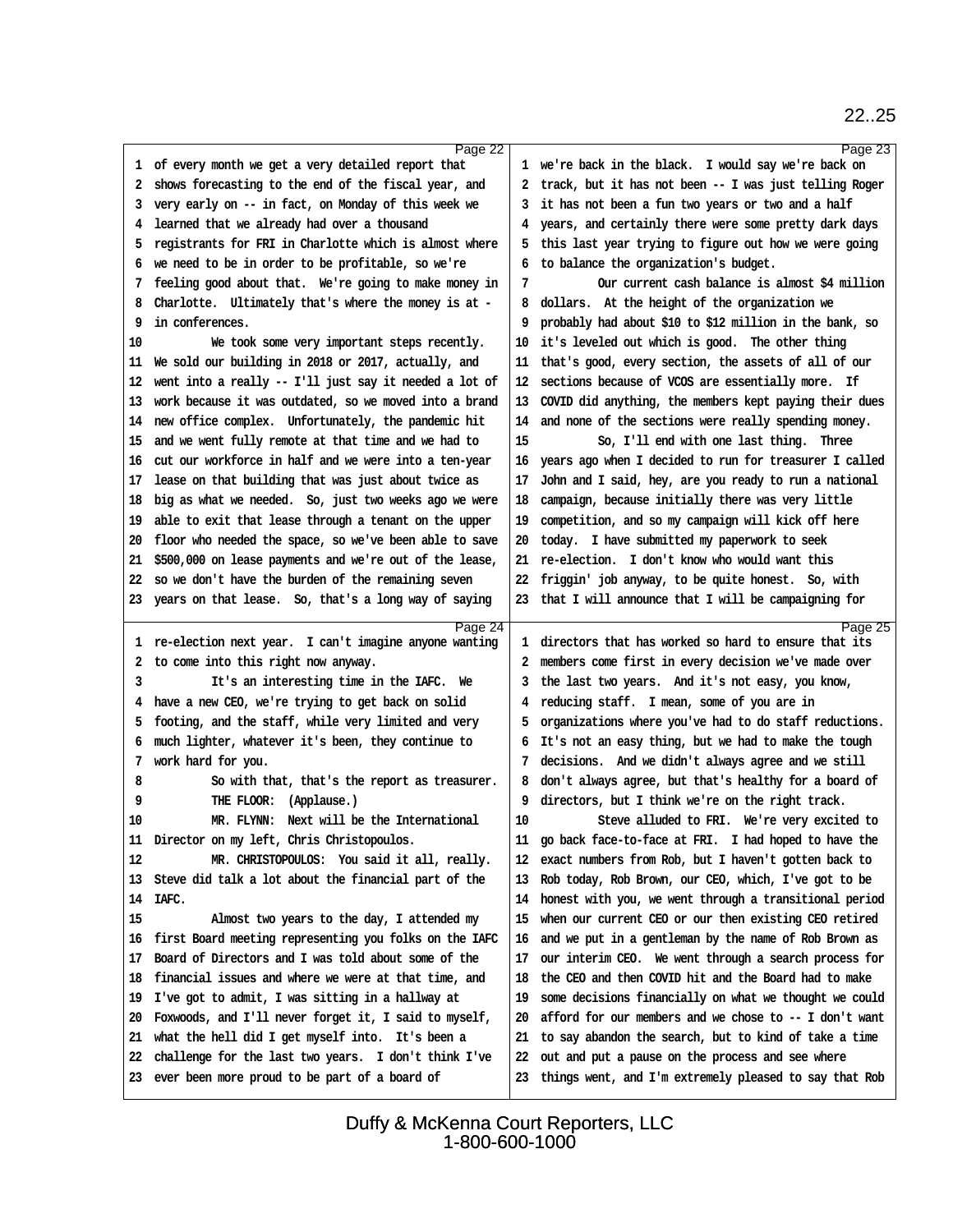<span id="page-8-0"></span>

| Page 26                                                                                                  |                                                                                                                  | Page 27 |
|----------------------------------------------------------------------------------------------------------|------------------------------------------------------------------------------------------------------------------|---------|
| 1 Brown stepped up to the plate in my opinion. And I've                                                  | 1 Chief Locke talked about some of our work in the                                                               |         |
| 2 been a champion of Rob from the get-go. He's done a                                                    | 2 Middle East. Part of it was some of the for-profit                                                             |         |
| 3 phenomenal job to ensure that this organization, the                                                   | 3 things we were doing in the Middle East or what we                                                             |         |
| 4 IAFC, is on the right track and I'm extremely pleased                                                  | 4 thought were for profit things in the Middle East. As                                                          |         |
| 5 to say that the Board made the decision earlier this                                                   | 5 far as the ownership portion of ESCI, GPSS was looking                                                         |         |
| 6 year -- I don't remember the exact date that we                                                        | 6 to put new members on the ESCI Board of Directors. It                                                          |         |
| 7 formally did this, but we removed the "interim" title                                                  | 7 sounds like a ponzy scheme almost in some respects                                                             |         |
| 8 away from Rob and I think he's doing great things and                                                  | 8 because it's a little bit screwy. So, I was asked by                                                           |         |
| 9 that he will continue to do great things on behalf of                                                  | 9 a couple people on the Board if I would step up and                                                            |         |
| 10 its membership.                                                                                       | 10 take a position on the ESCI Board of Directors and I                                                          |         |
| 11<br>The other, I'll call it, little bit of                                                             | 11 did and we had some pretty interesting meetings.                                                              |         |
| 12 elephant in the room, as an IAFC member for a number                                                  | 12 Fundamentally ESCI was bought for about \$1.5 to                                                              |         |
| 13 of years, the consulting company, ESCI, we owned six                                                  | 13 \$1.7 million. That was IAFC's investment into that                                                           |         |
| 14 percent of ESCI, and we really hadn't had a lot of                                                    | 14 company and we really technically hadn't received a                                                           |         |
| 15 representation from the ESCI board for our membership                                                 | 15 return on our investment even though ESCI is a very                                                           |         |
| 16 or our Board of Directors and the financials were very                                                | 16 profitable company. I'm happy to say with some                                                                |         |
| 17 confusing. That's probably the nicest way I can say                                                   | 17 changes that the Board made over the last year that we                                                        |         |
| 18 it. I don't really need to be nice here, but it is                                                    | 18 have paid out \$400,000 or so in dividends back to the                                                        |         |
| 19 what it is. So, the IAFC Board decided that we would                                                  | 19 IAFC to start bringing that loan down. Through some                                                           |         |
| 20 as the Board of Directors reconstitute Global Public                                                  | 20 difficult conversations somehow I became the chairman                                                         |         |
| 21 Safety Solutions. So ESCI is the parent and GPSS is                                                   | 21 of the board for IAFC, and I don't hesitate in taking                                                         |         |
|                                                                                                          |                                                                                                                  |         |
| 22 the profit portion.                                                                                   | 22 that on. It's been a lot of work and a lot of time,                                                           |         |
| 23<br>GPSS was formed for two fundamental reasons.                                                       | 23 but ultimately my goal as an IAFC board member and one                                                        |         |
|                                                                                                          |                                                                                                                  |         |
| Page 28                                                                                                  |                                                                                                                  | Page 29 |
| 1 of you, a fire chief, is to make sure that your                                                        | 1 time, Rich Carrizzo, Chief Carrizzo, taking a leave of                                                         |         |
| 2 interests, the members' interests, come first and that                                                 | 2 absence from the Board of Directors as the president                                                           |         |
| 3 we repay our return on that investment that the IAFC                                                   | 3 of the IAFC for personal reasons. And he was very                                                              |         |
| 4 made a number of years ago, and if for some reason we                                                  | 4 specific. He asked us as a board to not announce that                                                          |         |
| 5 can't make it, then we'll just get rid of it, but                                                      | 5 I've taken some pretty heated phone calls from some of                                                         |         |
| 6 we're not in that position right now. IAFC is doing                                                    | 6 our members wanting to know why the Board doesn't have                                                         |         |
| 7 extremely well, and interestingly enough with ESCI our                                                 | 7 a current president. We were asked to honor their                                                              |         |
| 8 president and CEO resigned. We negotiated an                                                           | 8 request and we did honor that request. Chief Ken                                                               |         |
| 9 agreement with the IAFC to take over our CEO services,                                                 | 9 Stuebig out of Halifax, Nova Scotia has stepped up as                                                          |         |
| 10 so not only is Rob Brown our CEO for the IAFC, he's                                                   | 10 the acting president and has done a phenomenal job and                                                        |         |
| 11 also the CEO for ESCI, so it kind of creates a                                                        | 11 will be our incoming president in Charlotte.                                                                  |         |
| 12 synergistic relationship between the organizations to                                                 | 12<br>So I don't want to keep talking here, but if                                                               |         |
| 13 make sure that again our members come first and our                                                   | 13 there's any questions or anything anyone has to say,                                                          |         |
| 14 member relations come first.                                                                          | 14 I'm happy to do my best to answer them. Good. No                                                              |         |
| 15<br>So it's been a whirlwind two years. Chief                                                          | 15 questions. I like that. Thank you.                                                                            |         |
| 16 Locke and I were talking yesterday. I do plan on                                                      | 16<br>MR. FLYNN: At this time we'll call for the                                                                 |         |
| 17 trying to stick this out for another term next year                                                   | 17 committee report starting with the constitution and                                                           |         |
| 18 when my seat is up on the IAFC Board of Directors. We                                                 | 18 bylaws committee. Chief Charles Doody.                                                                        |         |
| 19 still have a lot of work to do, and I appreciate                                                      | 19<br>MR. DOODY: There's not a lot to report from                                                                |         |
| 20 everything that you all have done. I've gotten some                                                   | 20 the constitution and bylaws committee. We reviewed                                                            |         |
|                                                                                                          |                                                                                                                  |         |
| 21 heated phone calls.<br>22                                                                             | 21 the bylaws of several sections and divisions with some                                                        |         |
| The last thing I'll say is during that year<br>23 the IAFC board was hit with our president-elect at the | 22 changes that they wanted to make and presented those<br>23 to the Board for approval and that was done. Other |         |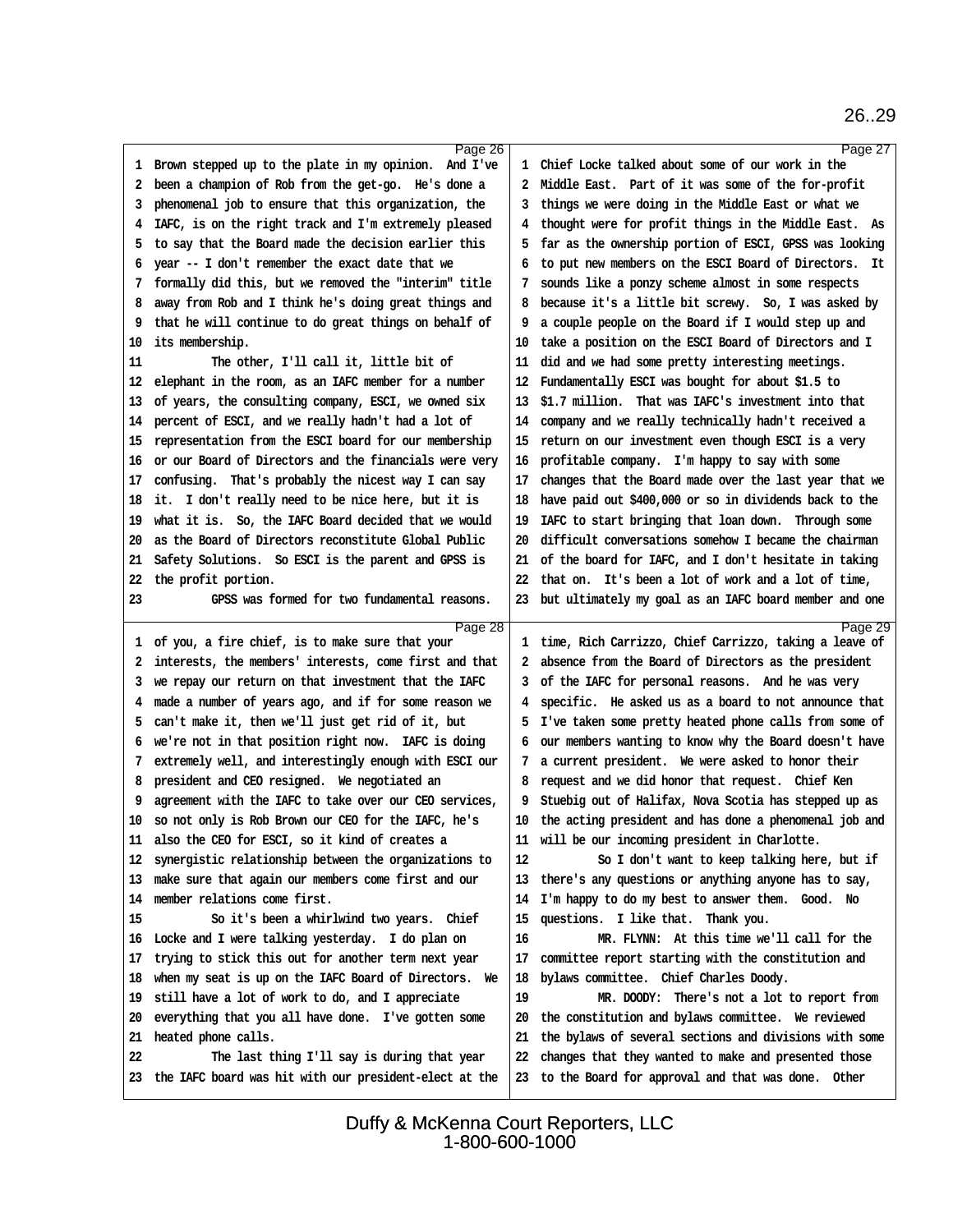<span id="page-9-0"></span>

| Page 30                                                   |                                                           | Page 31 |
|-----------------------------------------------------------|-----------------------------------------------------------|---------|
| 1 than that there's nothing much happening, so we're      | 1 seconds that.                                           |         |
| 2 good. Any questions? Great.                             | 2<br>MR. FLYNN: Thanks. Any discussion? Anyone            |         |
| THE FLOOR: (Applause.)<br>3                               | 3 opposed? So, the motion passes to support Chief Locke   |         |
| MR. FLYNN: You're only clapping because that<br>4         | 4 as treasurer of the IAFC.                               |         |
| 5 was short.                                              | 5<br>THE FLOOR: (Applause.)                               |         |
| MR. RICH: Chief Rich, North Farms. With the<br>6          | MR. FLYNN is there any new business to come<br>6          |         |
| 7 last year and a half with COVID going on it's been      | 7 before the Association? Is there any old business to    |         |
| 8 really quiet. We've had very few calls. There's new     | 8 come before the Association? No? Okay. Let's move       |         |
| 9 ownership there, so please get involved with it. You    | 9 now to the election of officers. Chief Bradley.         |         |
| 10 get some pretty good deals there and we get money back | MR. BRADLEY: Question. In support of Chris<br>10          |         |
| 11 for the Association, but as I said, it's been really   | 11 Christopolous' bid to seek re-election is it           |         |
| 12 quiet. We've had very few meetings on Zoom or even     | 12 appropriate now to offer that support?                 |         |
| 13 teleconferences on it.                                 | 13<br>MR. FLYNN: Chief Christopoulos, now or next         |         |
| MR. DUROSS: Now let's go to elections. I<br>14            | 14 year?                                                  |         |
| 15 don't know if there's been a report submitted yet.     | 15<br>MR. CHRISTOPOULOS: Next year.                       |         |
| 16 Charlie, did Bob send anything out? No? Okay.          | MR. FLYNN: Are you sure?<br>16                            |         |
| 17<br>Moving on in the agenda to new business, is         | MR. CHRISTOPOULOS: Yeah. I've got one more<br>17          |         |
| 18 there any new business to come before the Association? | 18 good year in me, but thank you, Chief Bradley. I       |         |
| 19<br>MR. FLYNN: I make a motion that we support          | 19 appreciate that.                                       |         |
| 20 the re-election campaign of Steve Locke as the         | 20<br>MR. FLYNN: Last call for any new business.          |         |
| 21 treasurer of the IAFC on behalf of the New England     | 21 Last call for any old business.                        |         |
| 22 Division.                                              | 22<br>All right. Let's move to the election of            |         |
| MR. RICH: Chief Rich from North Farms<br>23.              | 23 officers. I'll look to the secretary-treasurer. Do     |         |
| Page 32                                                   |                                                           | Page 33 |
|                                                           |                                                           |         |
| 1 you have a prepared slate or do you want to read off    | 1 have seconds for both. Is there any discussion? Any     |         |
| 2 of the agenda?                                          | 2 additional nominations from the floor? No? Okay.        |         |
| 3<br>MR. WOOD: You mean for president?                    | 3 I'll call for a vote. Anybody opposed? The motion       |         |
| MR. FLYNN: So again, we're going to share<br>4            | 4 passes. Congratulations.                                |         |
| 5 the presidency and the transition will take place, so   | THE FLOOR: (Applause.)<br>5                               |         |
| 6 the nominations are for president from Massachusetts    | MR. FLYNN: For 1st vice-president I'm<br>6                |         |
| 7 Chief Charles Doody and from Vermont Chief Robert       | 7 looking for a nomination.                               |         |
| 8 Gowans.                                                 | MR. WOOD: I nominate Chief Darrell White<br>8             |         |
| THE FLOOR: Point of order. Are you making a<br>9          | 9 from the Presque Isle Fire Department for 1st           |         |
| 10 motion? Because typically someone has to make a        | 10 vice-president                                         |         |
| 11 motion for each of them. I think that's what you were  | 11<br>MR. FLYNN: John Wood makes a motion for             |         |
| 12 trying to get to. Thank you. I'm new here.             | 12 Darrell White to be 1st vice-president.                |         |
| MR. FLYNN: No, you're good.<br>13                         | 13<br>MR. HALL: Donald Hall from Conentry. Second         |         |
| So, I'm looking for a nomination for Chief<br>14          | 14 the motion.                                            |         |
| 15 Charles Doody for co-president for the upcoming year.  | 15<br>MR. FLYNN: We have a motion and a second.           |         |
| 16<br>MR. RICHARDS: Chief Ken Richards. I'll make         | 16 Any discussion? Any additional nominations from the    |         |
| 17 that motion.                                           | 17 floor? Anyone opposed? No? All right. The motion       |         |
| MR. LOCKE: Steve Locke. Second the motion.<br>18          | 18 passes. Congratulations, Chief White.                  |         |
| 19<br>MR. FLYNN: Chuck Flynn. I nominate Bob              | THE FLOOR: (Applause.)<br>19                              |         |
| 20 Gowans from the State of Vermont as the co-president.  | 20<br>MR. FLYNN: For 2nd vice-president from the          |         |
| MR. JONES: Ken Jones from Meredith. I'll<br>21            | 21 the state of Rhode Island I nominate Chief Bob Bradley |         |
| 22 second that.                                           | 22 from Providence, Rhode Island. Is there a second?      |         |
| MR. FLYNN: So we have two nominations and we<br>23        | 23<br>MR. HALL: Chief Donald Hall, Coventry, Rhode        |         |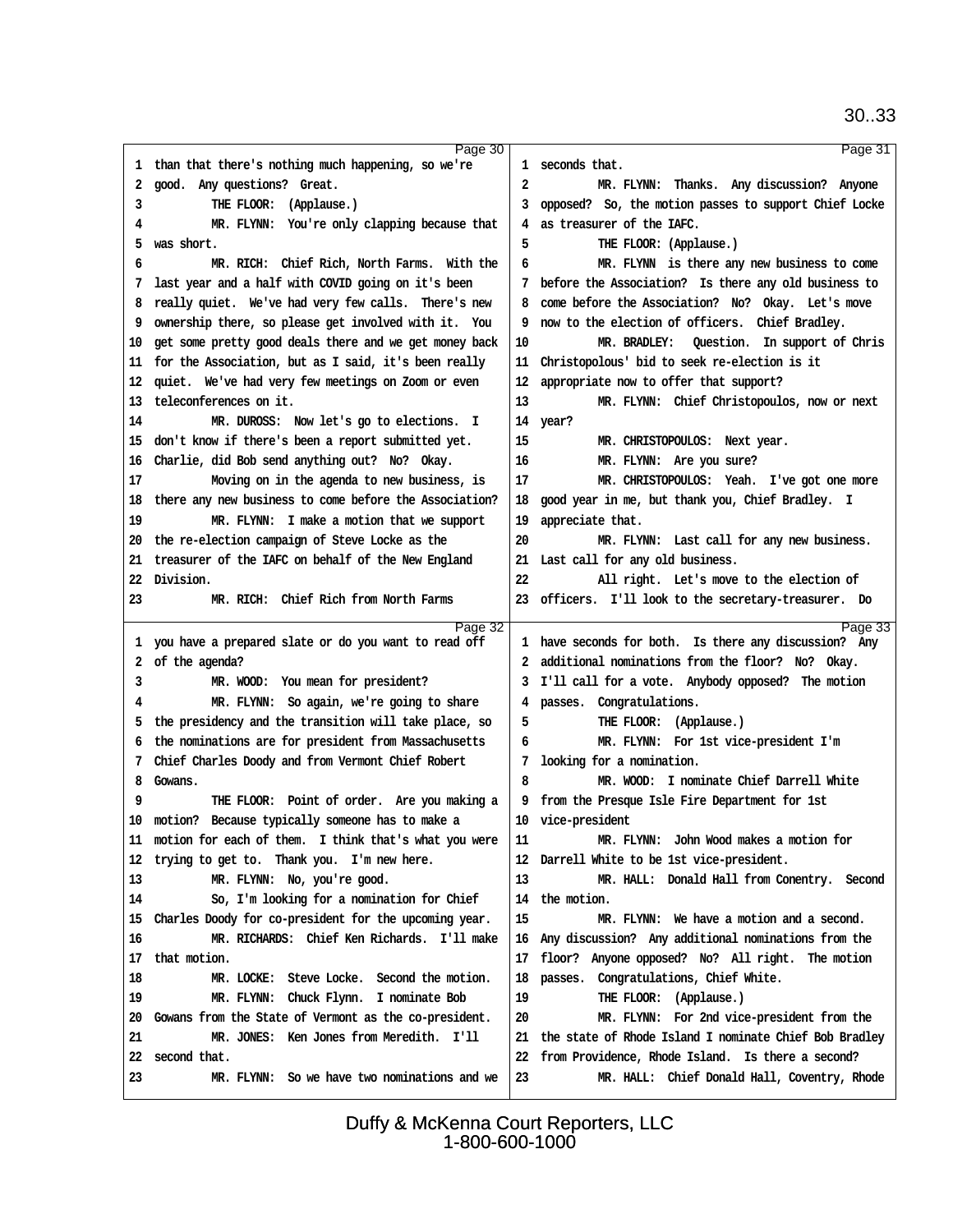<span id="page-10-0"></span>

| Page 34                                                                                                     |                                                          | Page 35 |
|-------------------------------------------------------------------------------------------------------------|----------------------------------------------------------|---------|
| 1 Island seconds the motion.                                                                                | 1 Department, for another term as state director from    |         |
| 2<br>MR. FLYNN: We have a motion and a second for                                                           | 2 the state of New Hampshire.                            |         |
| 3 Chief Bob Bradley. Any discussion? Any nominations                                                        | MR. FLYNN: Is there a second?<br>3                       |         |
| 4 from the floor? Anyone opposed? No? Thank you.                                                            | MR. CHRISTOPOULOS: I'll second it.<br>4                  |         |
| 5 Congratulations, Chief Bradley.                                                                           | 5<br>MR. FLYNN: Thank you. Any discussion? Any           |         |
| THE FLOOR: (Applause.)<br>6                                                                                 | 6 other additional nominations? Anyone opposed? No?      |         |
| MR. FLYNN: State directors are needed for<br>7                                                              | 7 Congratulations, Chief Jones.                          |         |
| 8 the state of Rhode Island. Is there a nomination from                                                     | 8<br>THE FLOOR: (Applause.)                              |         |
| 9 the state of Rhode Island for state director?                                                             | 9<br>MR. FLYNN: Looking for a nomination for a           |         |
| MR. BRADLEY: I would like to nominate from<br>10                                                            | 10 renewal of the director's position for the state of   |         |
| 11 the town of Bristol, Rhode Island Chief DeMello as the                                                   | 11 Connecticut. Is there a nomination?                   |         |
| 12 Rhode Island representative as state director.                                                           | 12<br>MR. FLYNN: Chuck Flynn from the state of           |         |
| 13<br>MR. HALL: Donald Hall from Coventry seconds                                                           | 13 Connecticut will nominate for renewal Chief Starkel.  |         |
| 14 the motion.                                                                                              | MR. FLYNN: Is there a second?<br>14                      |         |
| MR. FLYNN: Any additional nominations?<br>15                                                                | THE FLOOR: I will second that motion.<br>15              |         |
| 16 Anyone opposed? No? The motion passes.                                                                   | 16<br>MR. FLYNN: Thank you, Chief. We have a             |         |
| 17 Congratulations, Chief.                                                                                  | 17 nomination and a second. Is there any discussion?     |         |
| 18<br>THE FLOOR: (Applause.)                                                                                | 18 Are there any additional nominations? Anyone opposed? |         |
| MR. FLYNN: Looking for a renewal of the<br>19                                                               | 19 No? Thank you very much. Congratulations, Chief.      |         |
| 20 state director from the State of New Hampshire. Is                                                       | THE FLOOR: (Applause.)<br>20                             |         |
| 21 there a nomination?                                                                                      | 21<br>MR. FLYNN: That is our slate of officers.          |         |
| MR. CARRIER: Steve Carrier. I would like to<br>22                                                           | 22 We will now have the swearing in of the officers.     |         |
| 23 nominate Ken Jones, Chief of the Meredith Fire                                                           | 23<br>Chief Gowans, are you still on Zoom? No?           |         |
|                                                                                                             |                                                          |         |
|                                                                                                             |                                                          |         |
| Page 36                                                                                                     | 1 off that cheat sheet there. Just kidding.              | Page 37 |
| 1 Okay. We'll do his later.<br>2                                                                            | 2 Congratulations, Bob.                                  |         |
| Okay. At this time I would ask the treasurer                                                                | 3<br>THE FLOOR: (Applause.)                              |         |
| 3 of the IAFC from Burlington to come forward to swear<br>4 in the members of the Board of Directors. Chief | MR. FLYNN: Congratulations, Bob. I have a<br>4           |         |
| 5 DeMello, do you want to join us, please?                                                                  | 5 small present for the incoming president. Chief        |         |
| 6 (Whereupon, the members of the Board of Directors were                                                    | 6 Doody, come forward, please. I am presenting to Chief  |         |
| 7 swom in.)                                                                                                 | 7 Charles Doody from the New England Association of Fire |         |
| MR. FLYNN: Congratulations, gentlemen.<br>8                                                                 | 8 Chiefs, a division of the IAFC, your gavel to preside  |         |
| THE FLOOR: (Applause.)<br>9                                                                                 | 9 over the meetings of the Association. Congratulations  |         |
| MR. FLYNN: The oath of office for our<br>10                                                                 | 10 and best of luck to you.                              |         |
| 11 president, Chief Gowan, will be done at a later time.                                                    | 11<br>MR. DOODY: Thank you, Chief.                       |         |
| 12<br>MR. FLYNN: Would Chief Doody's family like                                                            | 12<br>THE FLOOR: (Applause.)                             |         |
| 13 to come up and be a part of this? Just come on up                                                        | 13<br>MR. FLYNN: Bob, on behalf of the Association       |         |
| 14 here and stand to the side, please.                                                                      | 14 and Division I also have your gavel that I'm going to |         |
| 15 (Whereupon, Charles Doody was swom in.)                                                                  | 15 keep for you in a box so we don't lose it. We wish    |         |
| MR. FLYNN: Congratulations, Chief.<br>16                                                                    | 16 you well. Charlie's gavel is a dud. Yours has got     |         |
| 17<br>THE FLOOR: (Applause.)                                                                                | 17 the noise.                                            |         |
| 18<br>MR. FLYNN: We can try to do Bob now. John                                                             | 18<br>MR. DOODY: Thank you, Chief Flynn.                 |         |
| 19 Wood is here.                                                                                            | 19<br>MR. FLYNN: Continuing with the                     |         |
| MR. FLYNN: How you doing, Bob? Good to see<br>20                                                            | 20 presentations, Chief Ken Richards, would you join me, |         |
| 21 you again.                                                                                               | 21 please. Presenting to Chief Ken Richards, President   |         |
| 22 (Robert Gowans was sworn in via Zoom.)                                                                   | 22 of the New England Association of Fire Chiefs, a      |         |
| 23<br>MR. FLYNN: You did a great job of reading                                                             | 23 division of the IAFC from April 2019 through          |         |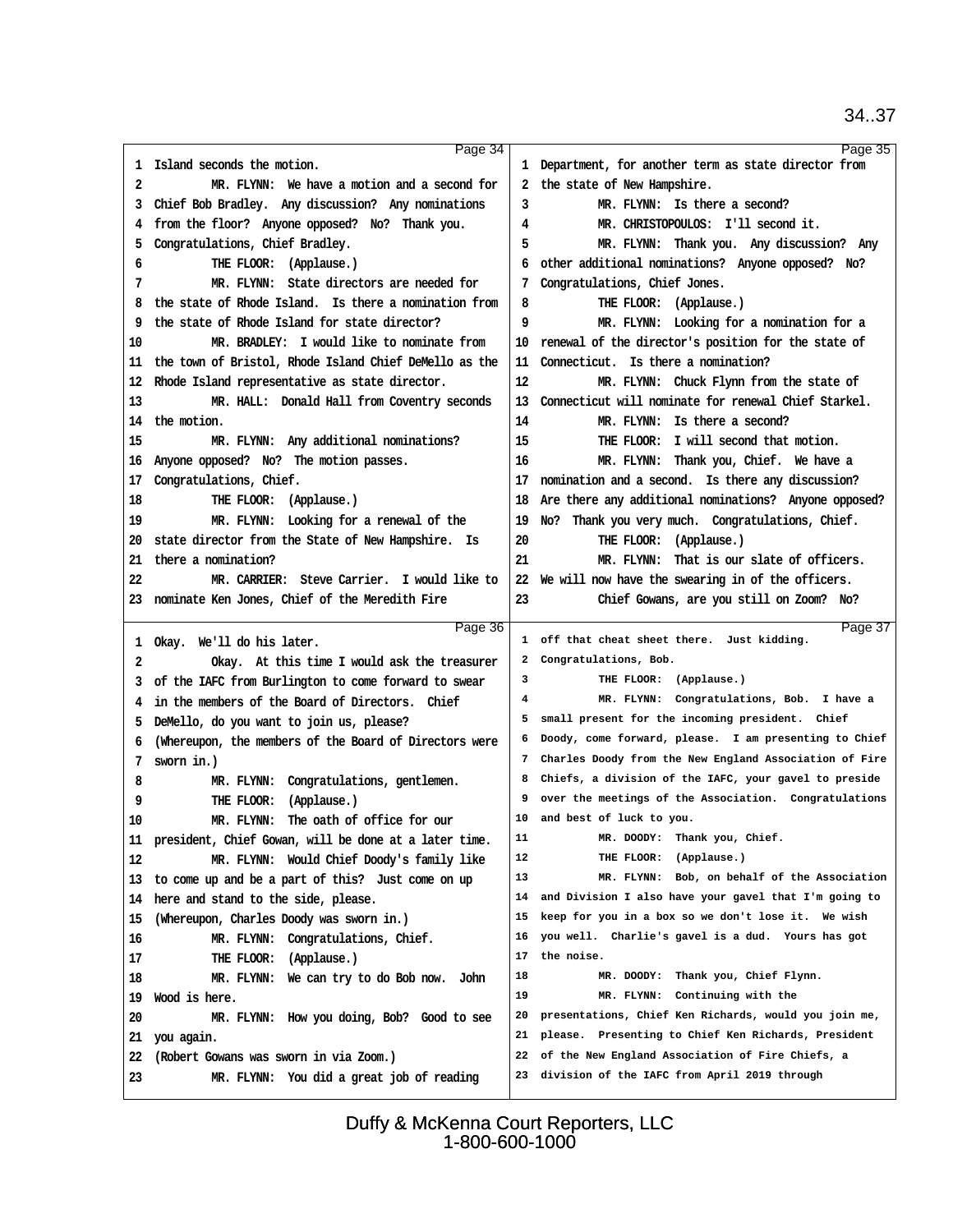| Page 38                                                   |                                                          | Page 39 |
|-----------------------------------------------------------|----------------------------------------------------------|---------|
| 1 April 2020, we would like to present you with this      | 1 Association continue to move forward, so I want to     |         |
| 2 gift and also thank you for your leadership and hard    | 2 thank them both. Let's have a round of applause for    |         |
| 3 work throughout the year, especially for your work in   | 3 both.                                                  |         |
| 4 the merger along with the committee of the two          | 4<br>THE FLOOR: (Applause.)                              |         |
| 5 Associations. Ken, thank you very much.                 | 5<br>MR. FLYNN: First, I want to present this            |         |
| 6<br>MR. RICHARDS: Thank you.                             | 6 gift to Chief John Duross, president of the New        |         |
| THE FLOOR: (Applause.)<br>7                               | 7 England Association of Fire Chiefs and the Fire Chief  |         |
| 8<br>MR. FLYNN: Chief Carrier, come on up. On             | 8 of Saco, Maine. Chief, congratulations and thank you   |         |
| 9 behalf of Association as co-president for 2019-2020     | 9 for all your hard work.                                |         |
| 10 congratulations and thank you for your service.        | 10<br>MR. DUROSS: Thank you.                             |         |
| 11<br>MR. CARRIER: Thank you very much.                   | 11<br>MR. FLYNN: Next I want to present this to          |         |
| 12<br>MR. FLYNN: So, we're going to present these         | 12 Chief Charles "Chuck" Flynn, president of the New     |         |
| 13 gifts to our outgoing presidents. First, I would like  | 13 England Association of Fire Chiefs, for all his hard  |         |
| 14 to present this gift to -- first of all, I would like  | 14 work. Thank you, Chuck. Good job, fellas.             |         |
| 15 to say about these two outgoing presidents, they       | 15<br>THE FLOOR: (Applause.)                             |         |
| 16 really had a challenging year with the pandemic        | 16<br>MR. FLYNN: Anything else that needs to come        |         |
| 17 obviously trying to keep the Association moving        | 17 before the Association before we conclude? No? So,    |         |
| 18 forward after Chief Richards and Chief Carrier got     | 18 I'll ask Deacon Martino to come forward with the      |         |
| 19 these two Associations to merge. We've got to keep     | 19 closing prayer. I caught him off guard. He wasn't     |         |
| 20 that momentum going. These two Chiefs were challenged  | 20 prepared.                                             |         |
| 21 with keeping it going and they did a great job, and    | 21<br>DEACON MARTINO: Dear Lord, we ask you to           |         |
| 22 the fact that we're all here in person at this meeting | 22 continue to help us be successful. The outgoing       |         |
| 23 is a testament to how hard they worked to make this    | 23 presidents had a bear of a job this past year as      |         |
|                                                           |                                                          |         |
|                                                           |                                                          |         |
| Page 40                                                   |                                                          |         |
| 1 everybody did with COVID and they did a great job       | 1 meeting of the New England Association of Fire Chiefs. |         |
| 2 keeping it together. We ask your blessings upon us as   | 2 At this time I'll entertain a motion to adjourn.       |         |
| 3 we all continue this endeavor to merge the two groups   | MR. BRADLEY: So moved.<br>3                              |         |
| 4 together for the common goal of protecting life and     | 4<br>MR. FLYNN: Chief Bradley had made a motion          |         |
| 5 property and we ask these things through Christ, our    | 5 to adjourn.                                            |         |
| 6 Lord. Amen.                                             | 6<br>MR. STARK: Second.                                  |         |
| THE FLOOR: Amen.<br>7                                     | MR. FLYNN: Chief Stark seconds the motion.<br>7          |         |
| MR. FLYNN: One quick announcement from the<br>8           | 8 Anyone opposed? No one's opposed. Thank you, all.      |         |
| 9 Board. Please stay put. John has asked for some         | 9<br>MR. DUROSS: Once again, thank you.                  |         |
| 10 pictures and immediately following we'll have a        | THE FLOOR: (Applause.)<br>10                             |         |
| 11 presidential reception. I'll just ask John for the     | 11 (The meeting was adjourned at 4:45 p.m.)              |         |
| 12 details.                                               | 12                                                       |         |
| 13<br>MR. DUROSS: The presidential reception is           | 13                                                       |         |
| 14 going to be out in the hallway here. As you go out     | 14                                                       |         |
| 15 you'll see the tables and there will be a cash bar and | 15                                                       |         |
| 16 some finger foods. It's a great time to network with   | 16                                                       |         |
| 17 friends you haven't seen for awhile, so just enjoy it. | 17                                                       |         |
| 18 Sorry there's no dinner. At 6:30 you're free to go     | 18                                                       |         |
| 19 off to wherever you would like to go, have a free      | 19                                                       |         |
| 20 night and enjoy it. So that's it.                      | 20                                                       |         |
| MR. FLYNN: Thank you, John. On behalf of<br>21            | 21                                                       |         |
| 22 the entire Board and myself and Chief Flynn we would   | 22                                                       |         |
| 23 like to thank you for attending the 99th annual        | 23                                                       | Page 41 |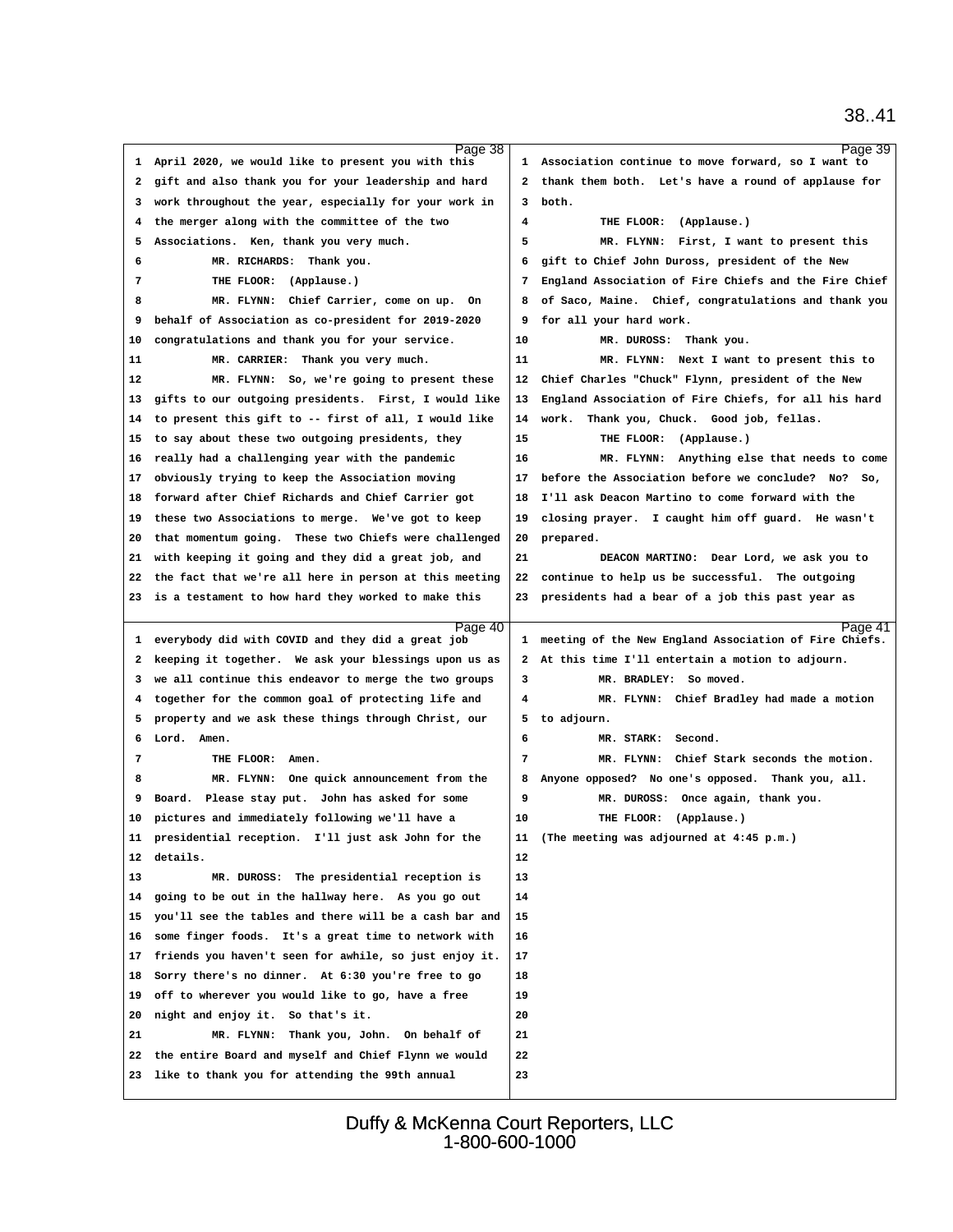| Page 42                                                                                                         |  |
|-----------------------------------------------------------------------------------------------------------------|--|
| $\mathbf{1}$<br>CERTIFICATE                                                                                     |  |
| $\overline{2}$                                                                                                  |  |
| 3<br>I, Laurie A. Gelinas, RPR, a Licensed                                                                      |  |
| Court Reporter and Notary Public for the State of New<br>4 Hampshire, do hereby certify that the foregoing is a |  |
| true and accurate transcript of my stenographic notes                                                           |  |
| 5 of the proceeding taken at the place and on the date                                                          |  |
| hereinbefore set forth to the best of my skill and                                                              |  |
| 6 ability under the conditions present at the time.                                                             |  |
| 7                                                                                                               |  |
| I further certify that I am neither                                                                             |  |
| 8 attorney nor counsel for, nor related to or employed<br>by any of the parties to the action in which this     |  |
| 9 deposition was taken, and further that I am not a                                                             |  |
| relative or employee of any attorney or counsel                                                                 |  |
| 10 employed in this case, nor am I financially interested                                                       |  |
| in this action.                                                                                                 |  |
| 11                                                                                                              |  |
| 12<br>THE FOREGOING CERTIFICATION OF THIS<br>TRANSCRIPT DOES NOT APPLY TO ANY REPRODUCTION OF THE               |  |
| 13 SAME BY ANY MEANS UNLESS UNDER THE DIRECT CONTROL                                                            |  |
| AND/OR DIRECTION OF THE CERTIFYING REPORTER.                                                                    |  |
| 14                                                                                                              |  |
| 15                                                                                                              |  |
| 16                                                                                                              |  |
| 17<br>18                                                                                                        |  |
| 19                                                                                                              |  |
| 20                                                                                                              |  |
| 21                                                                                                              |  |
| LAURIE A. GELINAS, LCR #35, RPR                                                                                 |  |
| 22<br>23                                                                                                        |  |
|                                                                                                                 |  |
|                                                                                                                 |  |
|                                                                                                                 |  |
|                                                                                                                 |  |
|                                                                                                                 |  |
|                                                                                                                 |  |
|                                                                                                                 |  |
|                                                                                                                 |  |
|                                                                                                                 |  |
|                                                                                                                 |  |
|                                                                                                                 |  |
|                                                                                                                 |  |
|                                                                                                                 |  |
|                                                                                                                 |  |
|                                                                                                                 |  |
|                                                                                                                 |  |
|                                                                                                                 |  |
|                                                                                                                 |  |
|                                                                                                                 |  |
|                                                                                                                 |  |
|                                                                                                                 |  |
|                                                                                                                 |  |
|                                                                                                                 |  |
|                                                                                                                 |  |
|                                                                                                                 |  |
|                                                                                                                 |  |
|                                                                                                                 |  |
|                                                                                                                 |  |
|                                                                                                                 |  |
|                                                                                                                 |  |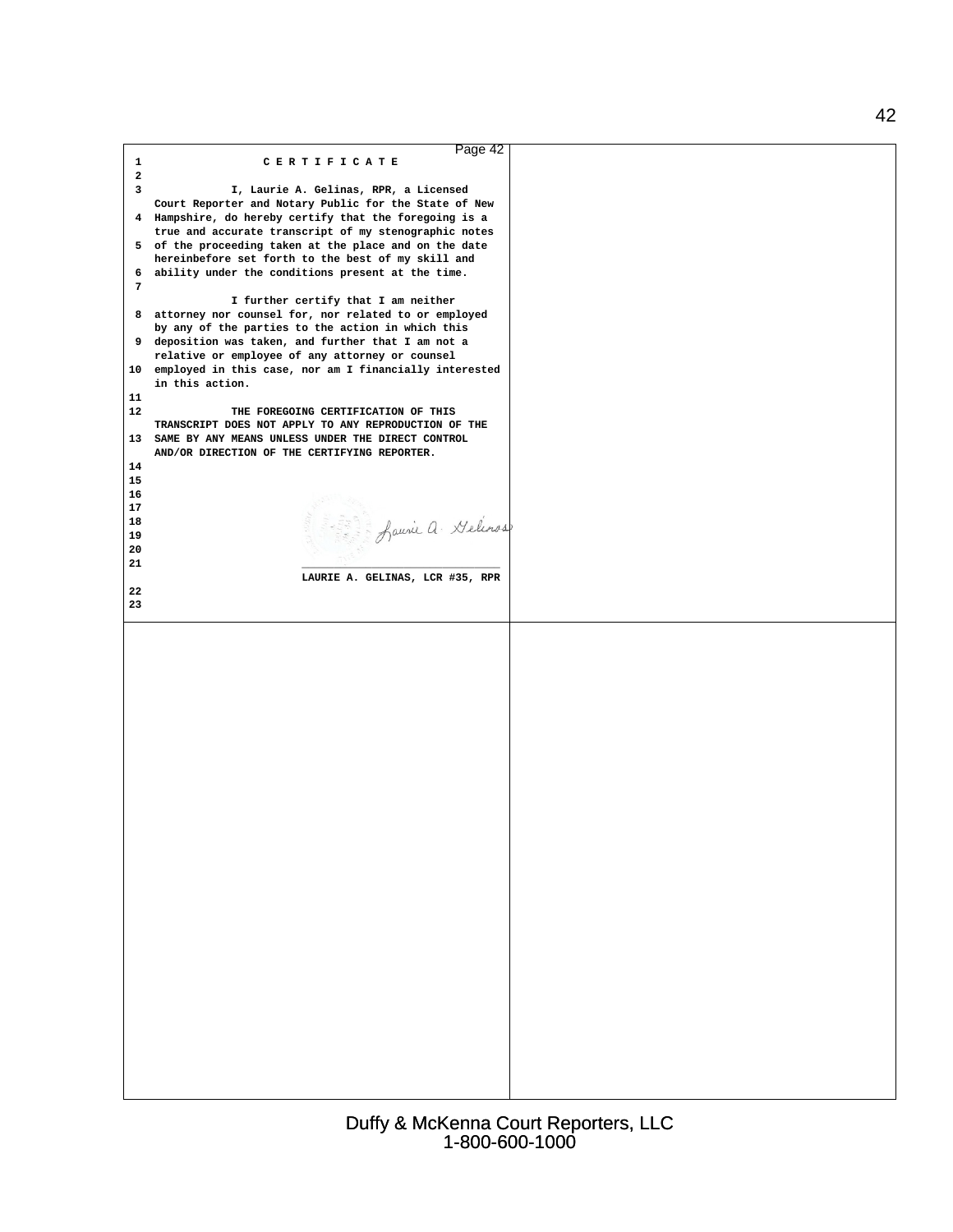| \$                                 |
|------------------------------------|
| \$1.2 20:14 21:1                   |
| $$1.5$ 20:15 27:12                 |
| $$1.7$ 27:13                       |
| $$1.8$ 20:8,11                     |
| \$10 23:9                          |
| \$12 23:9                          |
| \$2,889.45 14:15                   |
| \$211,000 21:8                     |
| \$4 20:16 23:7                     |
| \$400,000 27:18                    |
| \$49,497.47 14:13                  |
| \$500,000 22:21                    |
| \$51,714.70 14:14                  |
| <b>\$588,819.74</b> 15:18          |
|                                    |
| 1                                  |
| <b>100-year</b> 18:5               |
| 100th 18:3,10                      |
| <b>15th</b> 21:20,23               |
| <b>16th</b> 14:12                  |
| 19 20:9,14                         |
| <b>1st</b> $14:8,9,12$ $33:6,9,12$ |
| 2                                  |
| 20 12:4 20:19 21:8                 |
| 2017 22:11                         |
| 2018 20:7 22:11                    |
| 2019 15:2 20:12                    |
| 2020 2:13 14:17 15:4,9 17:7        |
| 2021 2:13 14:17 15:5,7,10          |
| 2022 15:11                         |
| 22nd 13:20                         |
| <b>25th</b> 13:20                  |

| <b>2nd</b> 33:20                    |
|-------------------------------------|
| 3                                   |
| 30th 14:8                           |
| 4                                   |
| 45 20:20                            |
| 8                                   |
| 8 12:3                              |
| 9                                   |
| <b>99th</b> 2:4 18:2                |
| A                                   |
| abandon 25:21                       |
| ability 7:9                         |
| absence 29:2                        |
| abundant 3:7                        |
| accept 15:23                        |
| accounting 15:11                    |
| accounts 15:17                      |
| act 3:22                            |
| acting 29:10                        |
| action 20:13                        |
| <b>Acton 5:11,17</b>                |
| additional 33:2,16 34:15 35:6,18    |
| admit 24:19                         |
| <b>afford</b> 25:20                 |
| afternoon 2:2,4,22 6:12 11:21 19:16 |
| agenda 30:17 32:2                   |
| agree 25:7,8                        |
| agreement 28:9                      |
| Air 8:11                            |
| <b>Alarms 9:1</b>                   |

| Allegiance 2:17,18 8:15                                                                                             |
|---------------------------------------------------------------------------------------------------------------------|
| alluded 25:10                                                                                                       |
| Almighty 3:7                                                                                                        |
| Alton $5:4$                                                                                                         |
| Amen 4:1,2 6:11                                                                                                     |
| <b>American</b> 2:17 8:18                                                                                           |
| <b>amount</b> 13:17 15:5                                                                                            |
| anniversary 18:3,5,10                                                                                               |
| <b>announce</b> 23:23 29:4                                                                                          |
| annual 2:4 14:7 16:16 18:10                                                                                         |
| anymore 8:3                                                                                                         |
| Apparatus 8:13,19                                                                                                   |
| <b>Applause</b> 7:13 8:6 11:1,8,18 16:13<br>17:6 18:20 24:9 30:3 31:5 33:5,19<br>34:6,18 35:8,20 36:9,17            |
| applications 19:8                                                                                                   |
| appreciated 11:10                                                                                                   |
| approval 29:23                                                                                                      |
| approve 11:23 12:4,7                                                                                                |
| April 7:16 12:3,18 15:4,7 20:11,23                                                                                  |
| <b>Arms 11:6</b>                                                                                                    |
| Arthur 4:17 5:23                                                                                                    |
| <b>assets</b> 15:17 23:11                                                                                           |
| assigned 18:8                                                                                                       |
| <b>Assistant</b> 4:10,14 5:2 7:6                                                                                    |
| <b>Association</b> 2:6 8:2 9:2,3,7 10:21<br>11:4 14:7 16:17 17:9,11,17,18 18:2,4,<br>11, 16, 19 30: 11, 18 31: 7, 8 |
| AT&T 7:22                                                                                                           |
| attend $3:14$                                                                                                       |
| attended 24:15                                                                                                      |
| attention 10:16                                                                                                     |
| audited 21:7                                                                                                        |
| <b>Autotonics 8:14</b>                                                                                              |
| в                                                                                                                   |
|                                                                                                                     |

back 14:20,21 15:6 17:2,7 23:1 24:4 25:11,12 27:18 30:10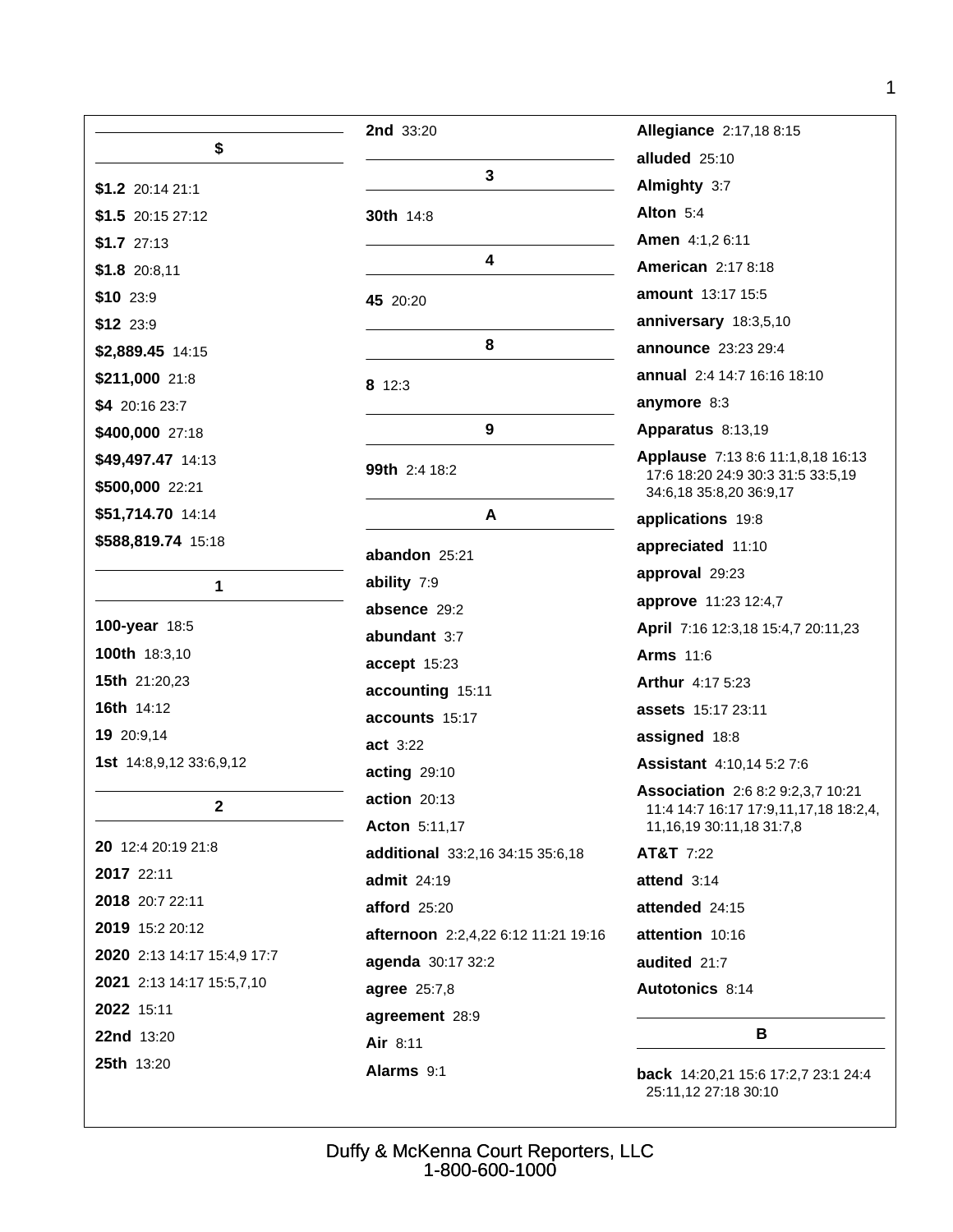| background 6:21                                                                                                                           | breaks 8:9                            | Carolina 12:16                                                                                                                                                                                          |
|-------------------------------------------------------------------------------------------------------------------------------------------|---------------------------------------|---------------------------------------------------------------------------------------------------------------------------------------------------------------------------------------------------------|
| <b>bad</b> 21:11                                                                                                                          | Brendan 4:14                          | Carr $8:4$                                                                                                                                                                                              |
| bailing $21:13$                                                                                                                           | bringing 27:19                        | Carrier 10:6,18 11:2,9 17:8 34:22                                                                                                                                                                       |
| <b>balance</b> 15:17 23:6,7                                                                                                               | <b>Bristol 34:11</b>                  | Carrizzo 29:1                                                                                                                                                                                           |
| balanced 20:18                                                                                                                            | Brockton 5:18                         | carry 3:9                                                                                                                                                                                               |
| <b>Bangor</b> 5:20 9:16                                                                                                                   | Brokerage 8:16                        | Casey 5:3                                                                                                                                                                                               |
| <b>bank</b> 15:17,18 23:9                                                                                                                 | <b>Brooklyn 4:8</b>                   | cash 23:7                                                                                                                                                                                               |
| <b>based</b> $17:13$                                                                                                                      | Brown 25:13,16 26:1 28:10             | celebration 18:5                                                                                                                                                                                        |
| <b>Baston 6:2</b>                                                                                                                         | <b>Bud</b> 4:19                       | center 7:18 13:19 19:22                                                                                                                                                                                 |
| Beacon 4:9                                                                                                                                | <b>Budd</b> 5:15                      | CEO 21:2 24:4 25:13,15,17,18 28:8,9,                                                                                                                                                                    |
| beautiful 3:19                                                                                                                            | budget 14:11 20:18,19 21:1 23:6       | 10,11                                                                                                                                                                                                   |
| beginning 7:16                                                                                                                            | <b>building</b> 22:11,17              | CFO 21:22                                                                                                                                                                                               |
| behalf 10:20 11:3 26:9 30:21                                                                                                              | burden 22:22                          | chairman 27:20                                                                                                                                                                                          |
| benefit $16:19$                                                                                                                           | <b>Burlington 15:22 36:3</b>          | challenge 24:22                                                                                                                                                                                         |
| Bennett 7:23                                                                                                                              | <b>Burns 4:14</b>                     | challenges 3:17                                                                                                                                                                                         |
| Bergeron 8:22                                                                                                                             | business 20:2 30:17,18 31:6,7,20,21   | champion 26:2                                                                                                                                                                                           |
| <b>bid</b> 31:11                                                                                                                          | <b>busy</b> 16:23                     | Charles 9:21 10:2 29:18 32:7,15<br>36:15                                                                                                                                                                |
| <b>big</b> 22:18                                                                                                                          | <b>Butler</b> 5:9 8:17                | Charlie 30:16                                                                                                                                                                                           |
| Bills/alarms 9:6                                                                                                                          | bye-bye $2:14$                        | Charlotte 12:16 19:11 22:5,8 29:11                                                                                                                                                                      |
| bit 15:12 19:21 26:11 27:8                                                                                                                | bylaws 29:18,20,21                    | <b>Chase 4:15</b>                                                                                                                                                                                       |
| black $23:1$                                                                                                                              |                                       | chief 2:8 4:7,8,9,10,11,14,15,16,17,<br>18, 19, 20, 21, 22, 23 5: 1, 2, 3, 4, 7, 8, 9, 10,                                                                                                              |
| bless 6:9                                                                                                                                 | $\mathbf c$                           |                                                                                                                                                                                                         |
| blessings 3:8,13                                                                                                                          | calendar 18:7                         | 11, 12, 14, 15, 16, 17, 19, 20, 21, 22, 23 6: 1,<br>2, 15, 16 7: 6 9: 15, 19, 21, 23 10: 2, 4, 6, 8,                                                                                                    |
| <b>block</b> 12:21<br>board 9:10 10:20 12:4,6 19:19 20:6<br>24:16,17,23 25:8,18 26:5,15,16,19,20<br>27:6,9,10,17,21,23 28:18,23 29:2,4,6, | call 2:19,21 7:2 10:15 18:13 26:11    | 11, 13, 14, 17, 22 11: 20 16: 2, 8 17: 8, 20<br>18:13 19:20,21 27:1 28:1,15 29:1,8,18<br>30:6,23 31:3,9,13,18 32:7,14,16 33:8,<br>18, 21, 23 34: 3, 5, 11, 17, 23 35: 7, 13, 16,<br>19,23 36:4,11,12,16 |
|                                                                                                                                           | 29:16 31:20,21 33:3                   |                                                                                                                                                                                                         |
|                                                                                                                                           | called $23:16$                        |                                                                                                                                                                                                         |
| 23 36:4,6                                                                                                                                 | calls 28:21 29:5 30:8<br>Cammack 5:19 | Chiefs 2:5,7 9:2,3,7 16:21 17:9,11                                                                                                                                                                      |
| Bob 10:14 16:8,9 30:16 32:19 33:21<br>34:3 36:18,20                                                                                       |                                       | 18:4,11                                                                                                                                                                                                 |
| bored $7:1$                                                                                                                               | campaign 23:18,19 30:20               | Chimney 8:16                                                                                                                                                                                            |
| bought $27:12$                                                                                                                            | campaigning 23:23<br>canceled 14:17   | chose 25:20                                                                                                                                                                                             |
| <b>box</b> 6:20                                                                                                                           |                                       | chosen 3:10                                                                                                                                                                                             |
| cancelled 14:17 15:4,7<br>Bradley 16:8 19:21 31:9,10,18 33:21<br>Canton 9:21<br>34:3,5,10<br>care 11:6<br>brand $22:13$                   |                                       | Chris 10:12 19:17 21:17 24:11 31:10                                                                                                                                                                     |
|                                                                                                                                           |                                       | Christopolous' 31:11                                                                                                                                                                                    |
|                                                                                                                                           |                                       | Christopoulos 10:12 24:11,12                                                                                                                                                                            |
| brave $3:16$                                                                                                                              | caring $3:16$<br><b>Carl 5:22</b>     | 31:13,15,17 35:4<br>Chuck 2:8 6:12 11:4,14,15 12:13 16:6                                                                                                                                                |
|                                                                                                                                           |                                       | 17:23 18:13 32:19 35:12                                                                                                                                                                                 |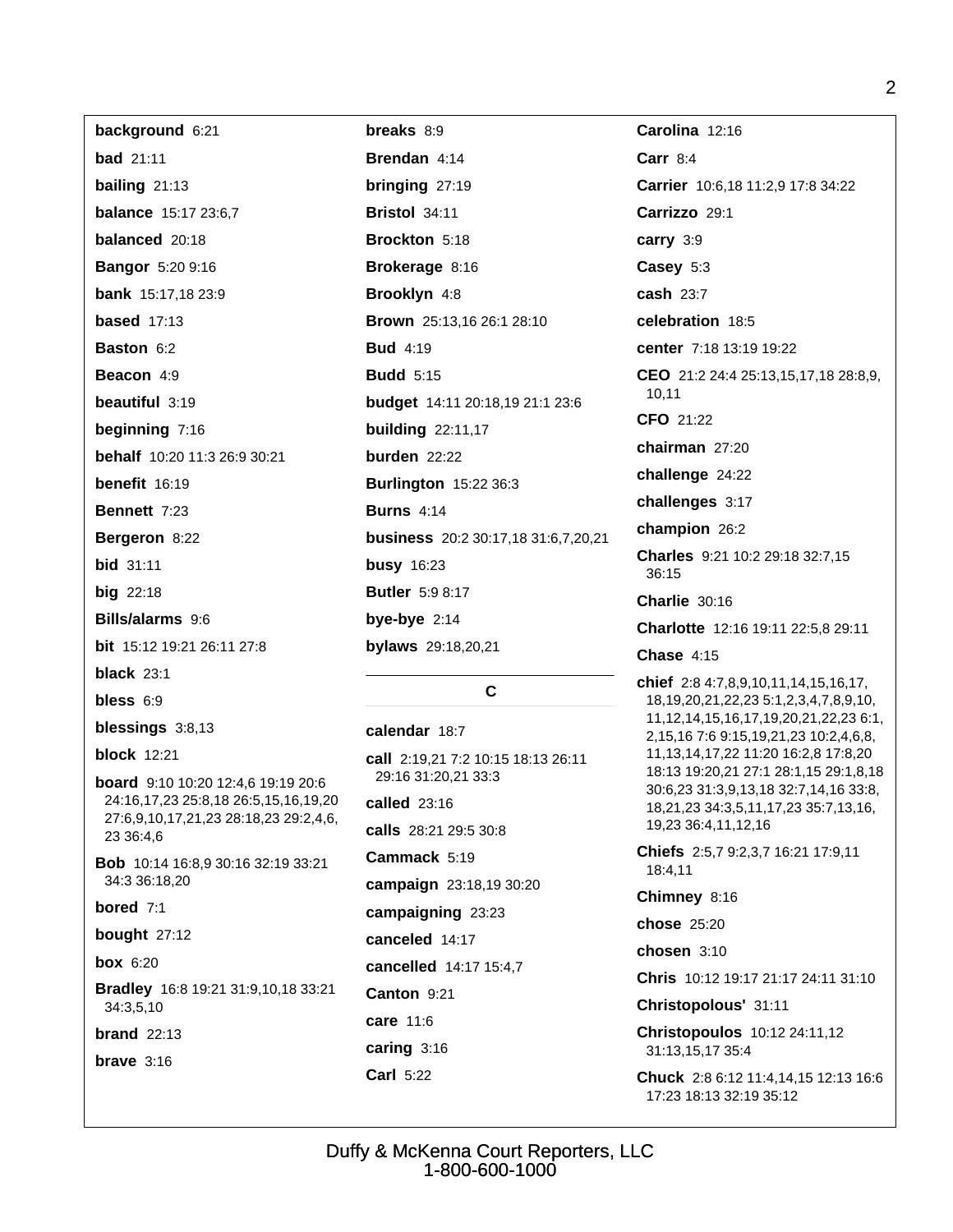| church 3:1                                                | Cornish 5:2                              | dealing 17:1                                                                                             |
|-----------------------------------------------------------|------------------------------------------|----------------------------------------------------------------------------------------------------------|
| cities 3:19                                               | corporate 7:22                           | deals $30:10$                                                                                            |
| clapping 30:4                                             | <b>Corporation 8:23</b>                  | debate $12:17$                                                                                           |
| Clay 6:1                                                  | count $2:14$                             | decided 7:19 12:18 23:16 26:19                                                                           |
| Cleaning 8:11                                             | <b>country 3:1 19:7</b>                  | decision 19:23 25:2 26:5                                                                                 |
| Clinton 5:21                                              | couple 4:3,5 9:9 27:9                    | decisions 25:7,19                                                                                        |
| close 20:16                                               | courses 3:14                             | dedication 10:23                                                                                         |
| co-president 6:13 32:15,20                                | <b>Coventry 33:23 34:13</b>              | <b>Deel 19:21</b>                                                                                        |
| collecting 15:2                                           | <b>COVID</b> 13:9 14:16 17:1 20:19 23:13 | deficit 14:22 15:14 20:8,15,16 21:1                                                                      |
| committee 18:8 29:17,18,20                                | 25:18 30:7                               | <b>Demello</b> 34:11 36:5                                                                                |
| company 8:14,17 21:23 26:13 27:14,                        | Craig $5:16$                             | Dennis 5:15                                                                                              |
| 16                                                        | crappy 21:11                             | department 4:8,9,10,11,12,15,16,17,                                                                      |
| competition 23:19                                         | creates $28:11$                          | 18, 19, 20, 21, 22, 23 5: 1, 3, 4, 5, 7, 9, 10, 11,<br>12, 14, 15, 16, 17, 18, 20, 21, 22, 23 6: 1, 2, 3 |
| completed 19:10 20:10                                     | <b>crowd</b> 16:16                       | 9:18,22 21:14 33:9 35:1                                                                                  |
| complex 22:14                                             | current 2:7 14:9 23:7 25:15 29:7         | deposits 15:2                                                                                            |
| computer 6:20                                             | Cushing 5:23                             | <b>Deputy 4:8,23 5:3</b>                                                                                 |
| concludes 15:18                                           | cut 21:6 22:16                           | <b>Derry 4:17</b>                                                                                        |
| Concord 4:20                                              | <b>cuts</b> 21:3                         | desk $11:11$                                                                                             |
| Conentry 33:13                                            | Cutter 5:12                              | Desourcie 8:12                                                                                           |
| conferencce 7:10                                          | D                                        | detailed 21:21 22:1                                                                                      |
| conference 7:17 8:9 18:22                                 |                                          | details 13:12 19:3                                                                                       |
| conferences 22:9                                          | <b>Dale 5:2</b>                          | developed 20:18                                                                                          |
| confident 21:8                                            | damn $6:22$                              | <b>Dick</b> 2:20                                                                                         |
| confusing 26:17                                           | danger 3:11                              | difficult 4:4 27:20                                                                                      |
| congratulations 11:17 33:4,18 34:5,<br>17 35:7,19 36:8,16 | Darin $4:18$                             | Dionne 4:20                                                                                              |
|                                                           | dark $23:4$                              | directed $21:2$                                                                                          |
| <b>Connecticut</b> 4:6 8:4 9:7 10:3,9 19:6,<br>9 35:11,13 | <b>Darrell</b> 33:8,12                   | direction 17:8,19                                                                                        |
| Connors 4:11                                              | database 21:16                           | director 19:20 24:11 34:9,12,20 35:1                                                                     |
| considerable 15:5                                         | date $26:6$                              | director's 35:10                                                                                         |
| constitution 29:17,20                                     | dates 13:18 18:9                         | directors 10:20 19:19 24:17 25:1,9                                                                       |
| consulting 26:13                                          | <b>David</b> 5:8,9                       | 26:16,20 27:6,10 28:18 29:2 34:7<br>36:4,6<br>discovered 20:7                                            |
| content 7:1                                               | Davis $4:10$                             |                                                                                                          |
| continue 24:6 26:9                                        | day $3:2,77:724:15$                      |                                                                                                          |
| contract 21:23                                            | days 3:3 23:4                            | discussion 31:2 33:1,16 34:3 35:5,<br>17                                                                 |
| contributions 17:17                                       | DCU 7:18 13:19                           | dividends 27:18                                                                                          |
| conversations 27:20                                       | Deacon 2:20,22 4:3                       | division 2:5,6 12:20 17:10 18:16,19                                                                      |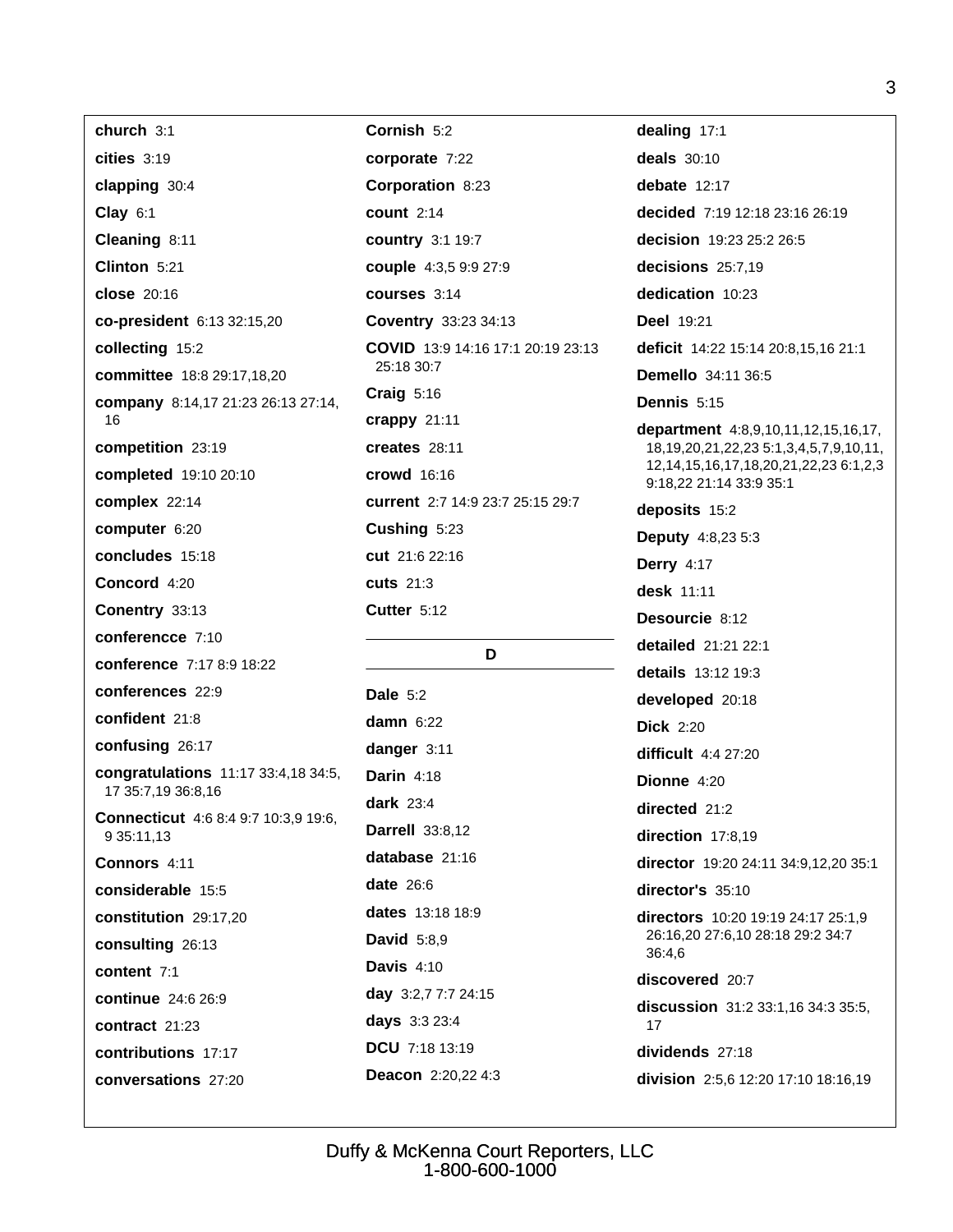#### 30:22

divisions 12:21 13:2,9 29:21 dollar 20:1.8.15 21:1 dollars 20:17 21:5 23:8 Donald 4:10,20,21 33:13,23 34:13 Doody 9:21 29:18,19 32:7,15 36:15 **Doody's 36:12** Dragon 4:8 **dried** 20:21 Dubai  $20:3$ dues  $23:13$ Duross 2:2,7,19 9:23 10:22 11:19 12:3 16:6.14 17:7.22 30:14 duties  $3:18$ 

#### E

earlier 18:1 26:5 early  $22:3$ East 4:8,17 27:2,3,4 easy 25:3,6 educational 16:19 Edward 5:8 Eldridge 4:21 election  $31:9.22$ elections 19:10 30:14 elephant 26:12 Ellington 4:10,11 Emergency 8:12 enable  $3:15$ end 3:3 7:16 14:4 22:2 23:15 ended 20:13 Engineering 9:6 England 2:5 8:12,20 16:21 17:9,10, 13 18:4,11 30:21 ensure 25:1 26:3 Equipment 8:20,22 9:2

ESCI 26:13.14.15.21 27:5.6.10.12.15 28:7.11 essentially 23:12 event 14:17,18 19:11 events 14:22 Everett  $5:10$ exact 25:12 26:6 excited 25:10 executive 20:6 exhibit 15:3 exhibitor's 14:19 existing  $25:15$ exit 22:19 expenses 14:13 Expo 13:18 15:2,3,10,11 extremely 25:23 26:4 28:7 eye 13:23

#### F

face 3:17 face-to-face 25:11 fact 7:9 11:17 22:3 Falls  $4:9$ families 3:8,12 family  $36:12$ Farms 30:6,23 Father 3:7 fathers  $3:10$ February 17:7 feel 17:14 feeling 22:7 felt 16:20 17:1 fifteen 21:6 fifty  $19:2$ figure  $23:5$ finally  $21:13$ 

finances  $21:22$ financial  $24:13,18$ financially 25:19 financials 26:16 find 19:3 21:3 finish 20:7 21:8,18 finished 20:14 21:6 fire  $2:5,73:144:7,9,11,12,14,15,16$ , 17, 18, 20, 21, 22, 23 5: 1, 2, 3, 4, 7, 9, 10, 11, 12, 14, 15, 16, 17, 18, 20, 21, 22, 23 6: 1, 2 8:13,15,19,22 9:1,2,3,6,7,15,17,19,21, 22,23 10:2,4,6,8,10,12 16:20 17:1,9, 11,12 18:4,11 28:1 33:9 34:23 firefighters 3:18 Firematic 8:17 Firstnet 8:4 fiscal 14:7 20:8,10 21:10,19 22:2 Fitness 8:20

#### flag  $2:17$

- floor 4:2 6:11 7:13 8:6 11:1,8,18 13:16 16:13 17:6 18:20 22:20 24:9 30:3 31:5 32:9 33:2,5,17,19 34:4,6,18 35:8,15,20 36:9,17
- **Flynn** 2:8 6:12 7:14 8:7 10:2,14 11:23 12:9,13 15:20 16:1,4 17:20,21 18:13, 15,21 24:10 29:16 30:4,19 31:2,6,13, 16,20 32:4,13,19,23 33:6,11,15,20 34:2,7,15,19 35:3,5,9,12,14,16,21 36:8,10,12,16,18,20,23

folks 16:11 24:16

footing 24:5

for-profit 27:2

forecasting 22:2

foremost 16:7

forget 24:20

formally 26:7

formed  $26:23$ 

Fortunately 19:8

forward 17:15,18 18:12 36:3

**found** 20:9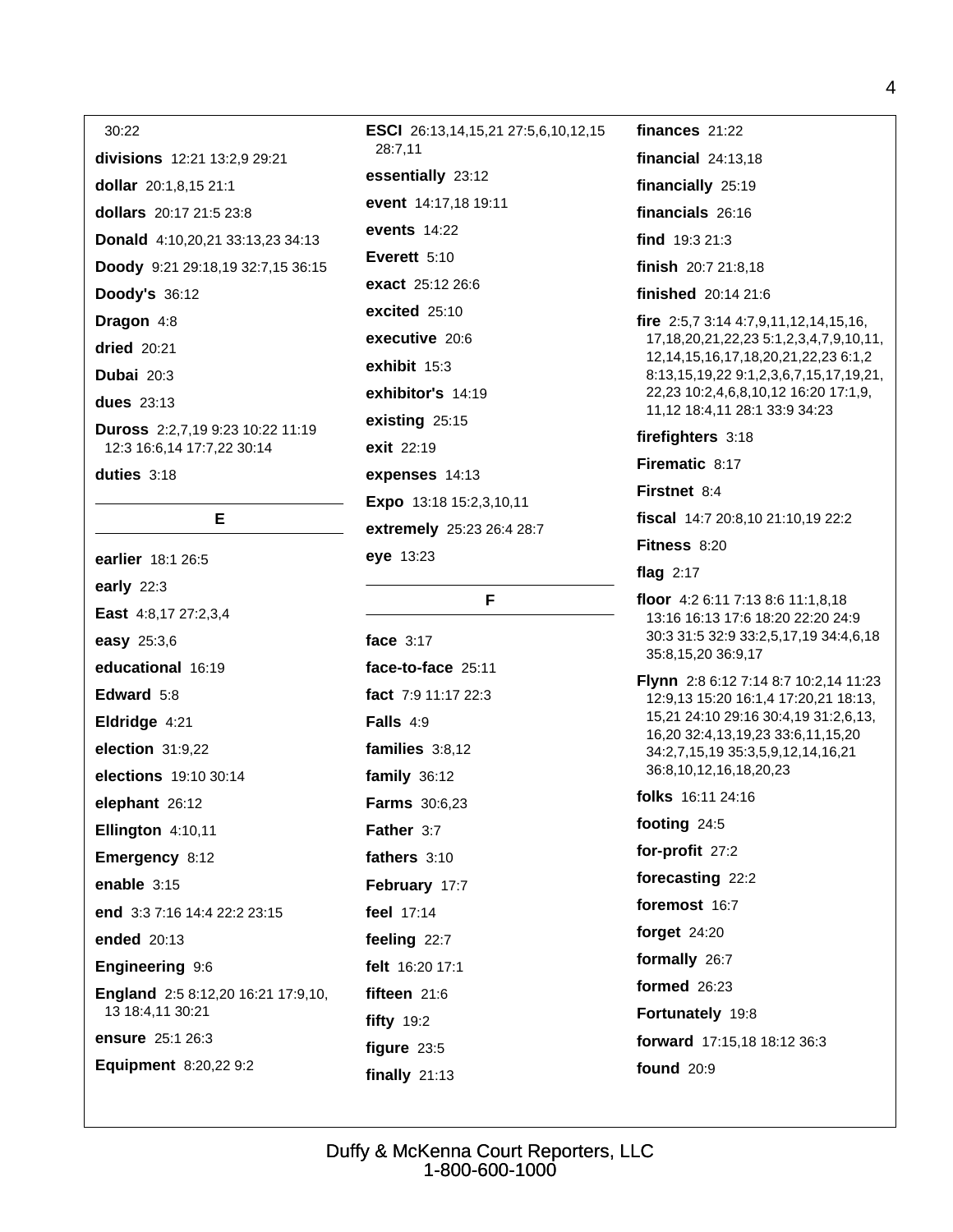| Foxwoods 24:20                                       | Gove              |
|------------------------------------------------------|-------------------|
| Fremont 4:22                                         | Gowa              |
| <b>French</b> $4:19$                                 | Gowa              |
| <b>FRI</b> 12:17 13:7,15 19:6 20:21 22:5<br>25:10,11 | Gowr<br>GPSS      |
| friggin' 23:22                                       | Gran              |
| front $3:2$                                          | grant             |
| full $14:19$                                         | Gray              |
| fully $22:15$                                        | great             |
| fun $23:3$                                           | 36:2              |
| fundamental 26:23                                    | Gree              |
| Fundamentally 27:12                                  | GROI              |
| FY 20:9,14,19 21:8                                   | gues <sup>®</sup> |
|                                                      |                   |

G.

Gary 5:20,21

gather 3:13

gentleman 25:16

gentlemen 36:8

**Germane** 6:15,16

**Gerry 9:17** 

get-go 26:2

Gilford 10:7

**Global 26:20** 

Globe  $8:21$ 

glue 17:5

goal 27:23

**Gold 8:15** 

golf 16:10

36:20

God 3:3,23 6:9

good 2:2,4,22 6:12,17 7:11 11:21

13:1,17 15:15 16:11 19:15,16 22:7

23:10,11 29:14 30:2,10 31:18 32:13

GIA 8:19

 $qlad$  6:18

gavel 10:21 11:5,10,14,15

# **rnment** 8:23 an  $36:11$ ans 10:14 32:8,20 35:23 36:22 rie 8:16 S 26:21,23 27:5  $t$  4:7 ted  $7:9$  $6:4$ 16:11 17:15 18:22 26:8,9 30:2 3 nwood 8:12 **NK 8:20**  $t$  6:14

#### H

half 7:7 16:23 21:3 22:16 23:3 30:7 Halifax 29:9 Hall 33:13,23 34:13 hallway 24:19 Hampshire 4:13 10:5,7,13 34:20 35:2 Hampton 13:21 hands 6:10 13:16 happened 14:16 happening 14:2 21:11 30:1 happy 27:16 29:14 hard 19:6 24:7 25:1 Harold 4:16 Haven 4:7 Hawes  $4:23$ Hawill's 8:14 Hawkins 5:8 headquarters 12:23 13:3,22 healthy 25:8 hear  $16:4$ heated 28:21 29:5 Hebron 10:9

height  $23:8$ hell 24:21 helped 7:20 **Henry 5:13** Heselton 4:22 hesitate 27:21 hev 23:17 Higgins 9:15 high 19:17 Hill  $5:1$ hit 20:19 22:14 25:18 28:23 holding 17:5 Hollissey 5:17 holy  $4:1$ home  $3:14$ honest 23:22 25:14 **honor** 29:7,8 hope 18:5 hoped 25:11 hospital 7:19 hospitality 13:11 hotel 7:7 12:20,23 13:3,22 **hotels** 13:21 houses 17:1 huge  $17:13$ Human 8:17 humbly 3:22,23 humming 20:4 Hunter 6:1 Hygenall 8:23

#### $\mathbf{I}$

IAFC 19:14,19 20:1 24:3,14,16 26:4, 12,19 27:19,21,23 28:3,6,9,10,18,23 29:3 30:21 31:4 36:3

IAFC's 27:13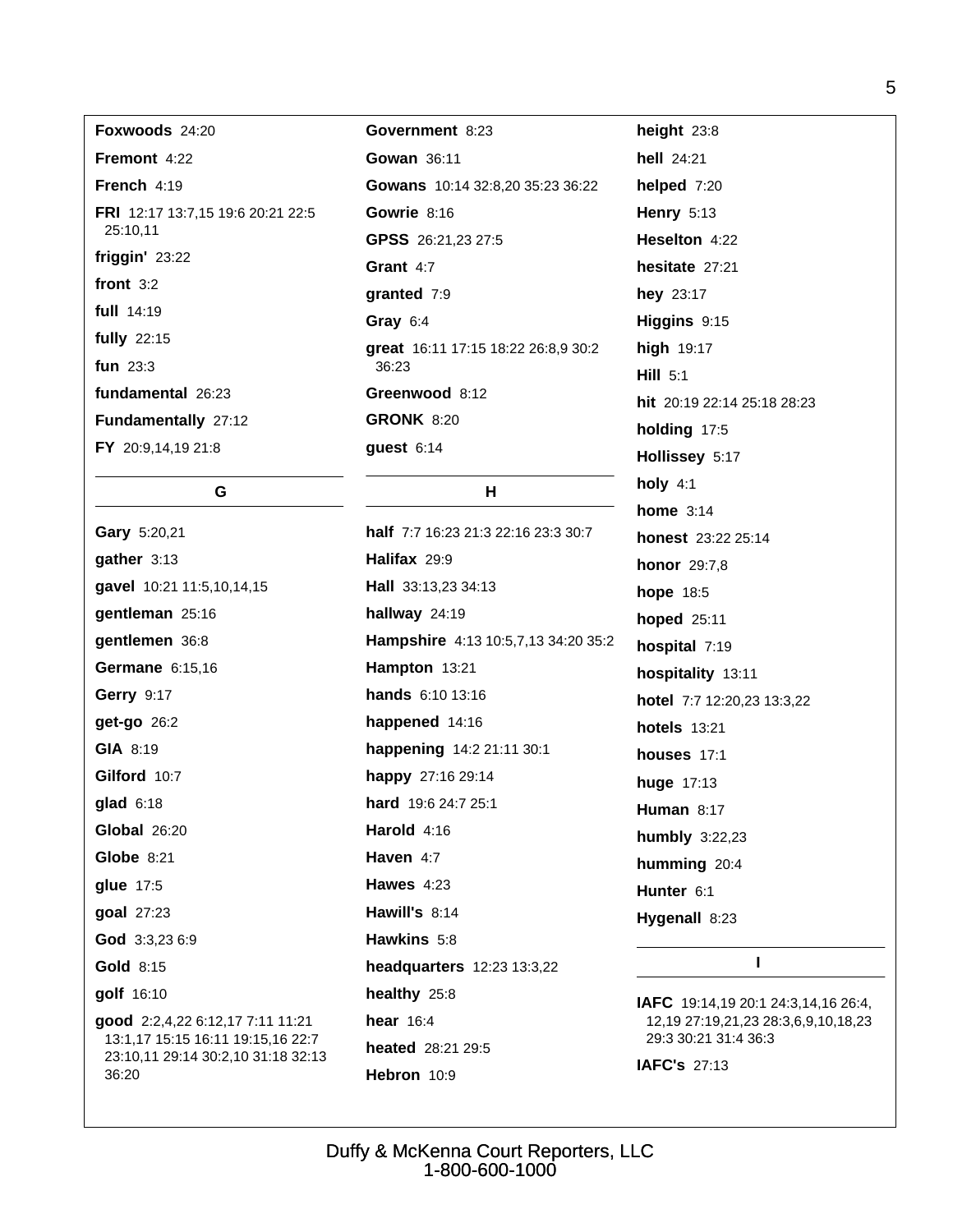**idea** 11:5 14:10 20:10 imagine  $24:1$ important 16:20 17:2 22:10 in-house 21:22 in-person 16:22 income 14:6,12 incoming 29:11 Industrial 8:13,21 information 12:19 initially 23:18 Insurance 8:16,19 interested 7:3 interesting 11:14,16 24:3 27:11 interestingly 28:7 interests 28:2 interim 21:2 25:17 26:7 International 2:6 17:10 19:20 24:10 internet 7:2 introduce 6:14 9:11 introduction  $8:2$ introductions 18:1 investment 27:13,15 28:3 invocation 2:20 involved 30:9 Ipswich 5:13 **Island** 2:23 6:6 33:21,22 34:1,8,9,11,  $12$ **Isle 33:9 issues** 24:18 J Jacobs 5:1

**James** 5:14,17 Jeffrey 5:19 Jepson 5:7 **Jerry 4:11** 

job 19:15 23:22 26:3 29:10 36:23 John 2:7 6:13 9:23 11:14,15,20 17:4 23:17 33:11 36:18 Johnsbury 6:5 join 2:16 36:5 Jones 5:4 10:4 32:21 34:23 35:7 June 13:20 14:12 Junior 5:14 justly 3:22 K Keith 9:19 12:13 Ken 9:13 10:4 11:3 29:8 32:16,21 34:23

Kendall 4:23 **Kevin** 10:10 **kick** 23:19 kind 6:23 25:21 28:11 kinds  $14:22$ Kiskilligan 5:23

#### L

 $L.W. 9:5$ **Lakes 8:18** largest 16:16 Lastly 9:5 leadership 10:22 learned 22:4 lease 22:17,19,21,23 leave  $29:1$ leaving 14:14 Lebanon 10:13 left 24:11 legislative 21:14 letter  $3:4$ **level** 19:17

life  $3:19$ lighter 24:6 limited 24:5 **LION 8:19** Lisa  $7:23$ list  $6:7$ listening 10:16 lives  $8:3$  $LLC$  8.14 loan 21:6 27:19 local  $7:5$ Locke 15:22 19:14.16.18 27:1 28:16 30:20 31:3 32:18 **long** 22:23 Lord  $3:13$ losing 15:1 lost 4:4 20:16 lot 2:23 7:21 14:18 21:9,11,16 22:12 24:13 26:14 27:22 28:19 29:19 **love** 3:12.22 loved  $3:8$ lucky  $21:4$ luncheon 13:7,8,10,11 M

leveled  $23:10$ 

made 19:22 20:13 25:2 26:5 27:17  $28:4$ 

Maine 2:8 5:19 9:3,16 10:1

#### majority 15:8

make 11:23 12:7 22:7 25:6,18 28:1,5, 13 29:22 30:19 32:10,16

makes 33:11

makeshift 7:19

making 12:11 32:9

Malcolm 5:10

Mammouth 9:1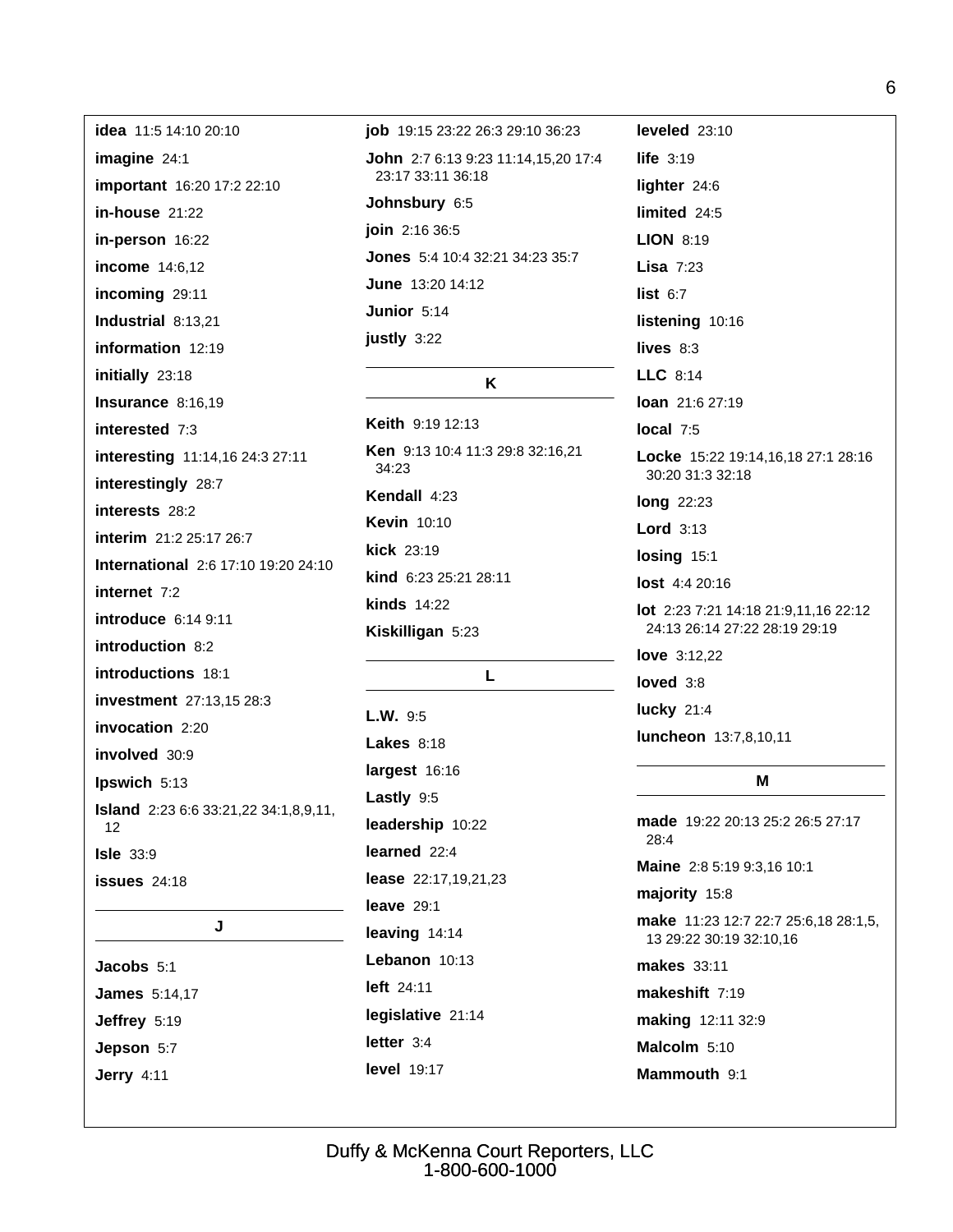Manchester 4:14 mangers 3:10 March 20:11,17 Marine 8:20 Martino 2:20.22 4:3 **Mass 9:20** Massachusetts 5:6 9:3 32:6 Mcallister 10:10 Mcgregor 5:11 Mcneil 8:14 meet 18:9 meeting 2:5,12,15 7:10,11 13:12 15:13 16:15,16,18,22 18:2,11 20:6 24:16 meetings 3:15 12:4 27:11 30:12 member 26:12 27:23 28:14 members 9:11 23:13 25:2,20 27:6 28:13 29:6 36:4,6 members' 28:2 membership 10:20 21:15 26:10,15 mercy 3:22 Meredith 10:4 32:21 34:23 merged 17:12 Micah  $3:21$ Michael 4:7 Michalski 5:13 microphone  $6:23$ mid 20:23 **Middle 27:2.3.4** Middleton 5:13 **Mike** 8:4,5 Milford 4:23 million 20:1,8,11,14,15,16 21:1,4 23:7,9 27:13  $mindful$  3:21 minutes 2:9 12:3,7

Monday 22:3

money 14:20 15:1,5,9 20:22 21:5 22:7.8 23:14 30:10

#### monies  $15:8$

month 20:5 21:20 22:1

#### months  $20:9$

motion 11:23 12:7,14,15 15:20 16:5 30:19 31:3 32:10,11,17,18 33:3,11,14, 15, 17 34: 1, 2, 14, 16 35: 15

move 13:2 15:22 31:8.22

moved 15:9 22:13

moving 17:15,18 30:17

#### N

Narragansett 16:3 Nashua 5:3 national 9:6 23:17 Nederman 8:22 needed 22:12.18.20 34:7 negotiated 28:8 Nelson 4:19 Neptune 9:1 Newburyport 5:12 Newcastle 6:1 Newington 4:18 nice 6:18,23 26:18 nicest 26:17 night 20:23 nominate 32:19 33:8,21 34:10,23  $35:13$ nomination 32:14 33:7 34:8,21 35:9, 11,17 nominations 32:6,23 33:2,16 34:3, 15 35:6,18 North 6:2 12:16 30:6.23 **Nova** 29:9 November 18:23 number 19:2.4 26:12 28:4 numbers 25:12

 $\mathbf{o}$ oath 36:10 October 14:8,9,12 offer  $31:12$ office 11:11 20:3 22:14 36:10 officers 31:9,23 35:21,22 **on-line 13:1** opened 20:3 opening 6:15 Operation 8:21 opinion 26:1 opportunity 14:1 opposed 16:4,5 31:3 33:3,17 34:4,16 35:6.18 opposition 12:14 order 11:15.16 22:6 32:9 **Oren 4:19** organization 10:23 17:5 18:18 20:2 23:8 26:3 organization's 23:6 organizations 25:5 28:12 Originally 19:1 Ossipee 4:21 outdated 22:13 overcome 15:14 **owned** 26:13 ownership 27:5 30:9 Oxford 5:20 P

**paid** 27:18 pandemic 22:14 paperwork 23:20 parent 26:21 part 24:13,23 27:2 36:13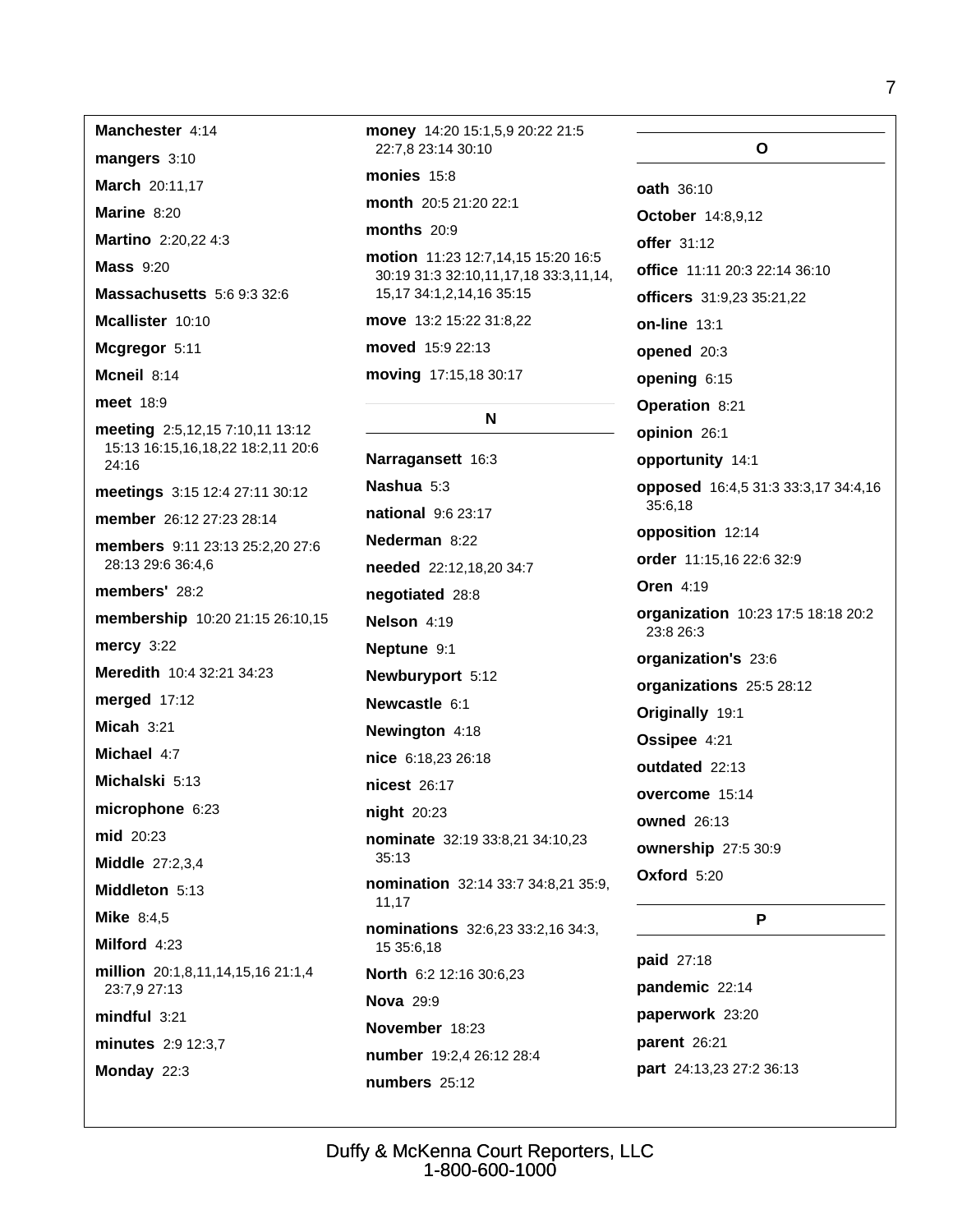partial 14:18 participate 16:10 participating 16:15,18,19 participation 17:14,16 Partington 16:2 passed 12:15 20:23 passes 16:5 31:3 33:4,18 34:16 passwords 6:21 past 4:3,5 9:12,13 10:22 18:15,17,18 path 17:15 Patrick 4:8 Paulsen 4:16 **pause** 25:22 Paycheck 21:5 paying 10:16 23:13 payments 15:3 22:21 **Pembroke** 4:15,16 people 4:5 6:19 20:21 27:9 percent 20:20 26:14 period 12:22 25:14 person 17:2 personal 29:3 **Pete** 10:8 Petley 5:21 phenomenal 26:3 29:10 **phone** 28:21 29:5 phonetic 19:21 place 14:23 20:4 32:5 plan 28:16 planning  $18:4,23$ plate 26:1 Platinum 8:10 pleased 25:23 26:4 Pledge 2:17,18 point 19:13 32:9 **Polito** 5:14

ponzy 27:7 portion 26:22 27:5 Portsmouth 6:14.17 7:12.20 position 27:10 28:6 35:10 positive 21:16,17 power 6:9 **PPP** 21:5 pray 3:3,5 4:13 5:6,19 6:4,6 prayers  $4:76:8$ prepared 11:2 32:1 Prescott 9:17 presence 3:6 present 2:20 10:21 11:4 14:21 presentations 8:9 9:9 presented 12:5 29:22 presidency 32:5 president 2:7 9:12,14 10:19 18:16 28:8 29:2,7,10,11 32:3,6 36:11 president's 16:7 president-elect 28:23 presidents 18:18 Presque 33:9 pretty 3:2 4:4 15:15 19:15 23:4 27:11 29:5 30:10 previous 21:10 process 25:17,22 profession 3:10 profit 3:21 26:22 27:4 profitable 22:6 27:16 program 14:3,11 21:5,6 property 3:19 prophetic 3:2 protection 3:17 8:13 9:6 21:5 protectors 3:18 proud 24:23 proudly 3:20

Providence 33:22 **Public 26:20** pushed 19:6 put 18:7 25:16,22 27:6

#### Q

Question 31:10 questions 29:13,15 30:2 quick 9:9 quickly 18:21 quiet 30:8,12

#### R.

raised 13:16 re-election 23:21 24:1 30:20 31:11 reach  $7:8$ **read** 32:1 reading 2:21 36:23 **ready** 23:17 real 20:12 realize  $7:1$ reason  $28:4$ reasons 26:23 29:3 receive 11:10 20:20 21:4 received 15:8 27:14 recently 22:10 recited  $2:18$ reciting  $2:16$ recognize 8:1 recognized 18:17 reconstitute 26:20 record 12:11,12 recorded 2:12 red 14:14 20:11 reducing 25:4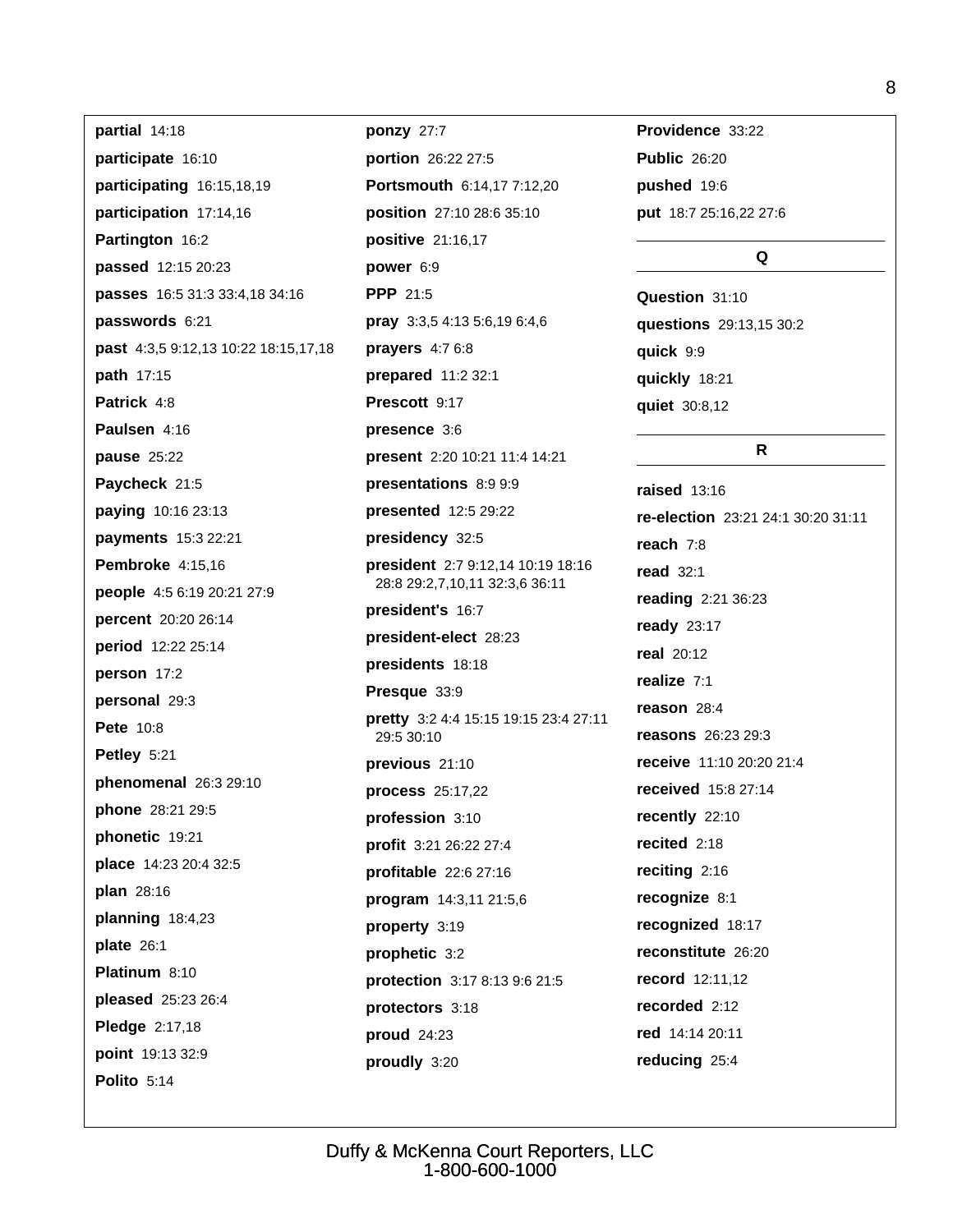reductions 25:5 refunded 15:4.7 refunds 14:18.19 Region 8:18 register 13:1 registrants 22:5 related  $3:14$ relations 28:14 relationship 28:12 remaining 22:22 remarks  $6:15$ remember 26:6 remote  $22:15$ removed 26:7 renewal 34:19 35:10,13 repay 28:3 report 9:8 11:20,22 12:1 14:4,5,6,7,9 15:19,21,23 16:7 21:21 22:1 24:8 29:17,19 30:15 representation 26:15 representative 34:12 representing 19:19 21:15 24:16 request 29:8 Rescue 8:16 resigned 28:8 resources 7:5 respects 27:7 retired 5:8,10,11,12,13,14,15,17,18  $25:15$ return 27:15 28:3 revenue 20:20 reviewed 29:20 Reynolds 4:17 Rhode 2:23 6:6 33:21,22,23 34:8,9,  $11,12$ Rich 29:1 30:6.23 Richard 4:15,22 5:3 6:2

Richards 9:13 10:18.19 17:9 32:16 rid 28:5  $rise$  2:16 Rob 25:12,13,16,23 26:2,8 28:10 robert 5:16 6:1 32:7 36:22 **Roger 23:2** roll 2:21 **Rook 5:2** room 6:19 7:10 13:12 17:14 18:6 26:12 **rooms** 12:21 **RSC 8:16** run 19:23 23:16.17 **Russell 5:4 6:4** 

#### $\mathbf{s}$

Sabine 4:18 **Sacco** 5:20 Saco 2:8 9:23 Safety 8:18,21 26:21 Sales 9:1 save 22:20 Savelives.com. 9:4 schedule 13:23 scheme 27:7 scholarships 19:4,5 Scotia 29:9 **Scott 5:7** screens 6:20 screwy 27:8 Scrubber 8:17 search 25:17,21 seat 19:23 28:18 seats  $2:3$ seconds 31:1 33:1 34:1,13 secretary's 9:8 11:20 12:1 14:4 secretary-treasurer 17:4 31:23 section 23:11 sections 23:12.14 29:21 seek 23:20 31:11 seminar 15:13 16:20 send 30:16 separately 13:9 September 14:8 Sergeant 11:6 **serve** 3:20,23 service 18:17 services 8:13,18 17:12 28:9 set 3:11 shape 15:16 share 16:6 32:4 Sharon 5:15 sheet 15:17 ship 21:13 **Shipman's 8:22** short 12:22 17:22 30:5 showing 14:21 **shows** 22:2 side 36:14 signed 13:15 15:6  $signs$  3:2 Silver 9:5 sits 11:10 sitting 24:19 slate 32:1 35:21 small  $13:11$ Smith  $4:9$ sold 22:11 solid 17:18 24:4 **Solutions** 8:19 26:21 Somerset 5:7 sounds 27:7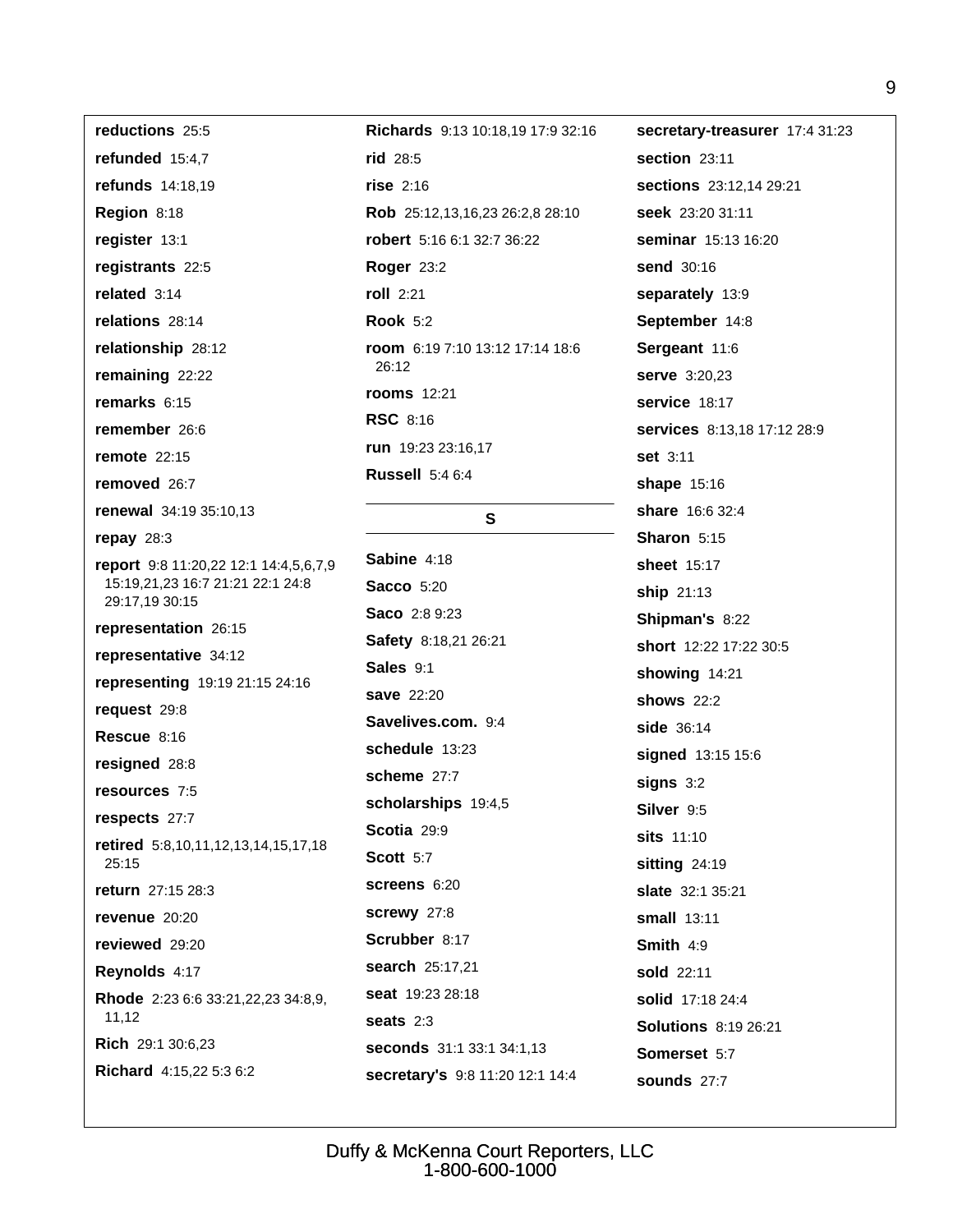space 14:19 15:3 22:20 speak 12:10 21:17 speakers 7:3 special 4:4 6:14 18:5,8 Specialists 8:11 Specialty 8:10 specific 29:4 speech 11:2 spend 20:22 spending 23:14 sponsor 7:22 sponsors 7:15,20 8:8,10,15 9:5 sponsorships 20:21  $St 6:4$ staff 20:14 21:6 24:5 25:4,5 stand 12:11 18:17,19 36:14 standpoint 21:18 Stark 9:19 12:2,8,13 **Starkel** 10:8 35:13 start 9:10 13:19 27:19 started 2:3 14:8 15:2 starting 9:11 29:17 state 4:6,13 5:6 12:11 32:20 33:21 34:7,8,9,12,20 35:1,2,10,12 staying 16:18 stenographer 2:11 12:10 step 16:21 17:13,15 27:9 stepped 7:15 26:1 29:9 steps 22:10 Steve 10:6,18 15:22 19:14,15,18 24:13 25:10 30:20 32:18 34:22 **Steve's 19:15** Steven 5:11 stick 28:17 stopped 21:13 Strategic 8:21

struggling 21:15 Stryker 9:1 Stuebig 29:9 stuff 19:18 submitted 23:20 30:15 successfully 3:9 Suffield 10:3 suite 13:11 **Sun 18:22 Sunday 20:23 Supply 8:17,18** support 3:9 30:19 31:3,10,12 surf  $7:2$ surplus 21:9 sustainable 20:17 **swear** 36:3 swearing 35:22 sworn 19:11 36:7,15,22 Symposium 18:22 synergistic 28:12

#### T

**T-MOBILE 8:23** taking 3:11 11:6 27:21 29:1 talk 18:14 19:17 24:13 talked  $27:1$ talking 28:16 29:12 technically 27:14 Ted  $4:9$ teleconferences 30:13 telling 23:2 ten-year  $22:16$ tenant  $22:19$ term 28:17 35:1 thankfully 7:20 thing 11:9 12:9,12 23:10,15 25:6

28:22 things 4:1 21:11,17,18 25:23 26:8,9  $27:3.4$ Thomas 5:1 thought 11:3 19:1 25:19 27:4 thousand 22:4 time 2:13,15 3:11 7:16,19 11:13 12:5, 23 13:2 14:9,21 16:23 20:1,12 21:3 22:15 24:3,18 25:21 27:22 29:1,16  $36:2.11$ timeframe  $14:12,14$ title  $26:7$ today 2:9,11 6:14 8:8 10:15 23:20  $25:13$ Todd 6:15 told 24:17 Tom 9:15 **tomorrow** 8:8 16:19 total 14:5,11,13 tough 21:16 25:6 tournament 16:10 town  $34.11$ **towns** 3:20 track 23:2 25:9 26:4 training  $3:14$  14:2 transition 32:5 transitional 25:14 traveling 13:14 treasurer 19:13 21:2 23:16 24:8 30:21 31:4 36:2 treasurer's 14:5 15:19,21,23 19:23 21:18.21 treasurer-elect 20:6 treasury 14:11 **TSI 8:22** turn 10:17

**turnout** 17:13

two-inch 6:20